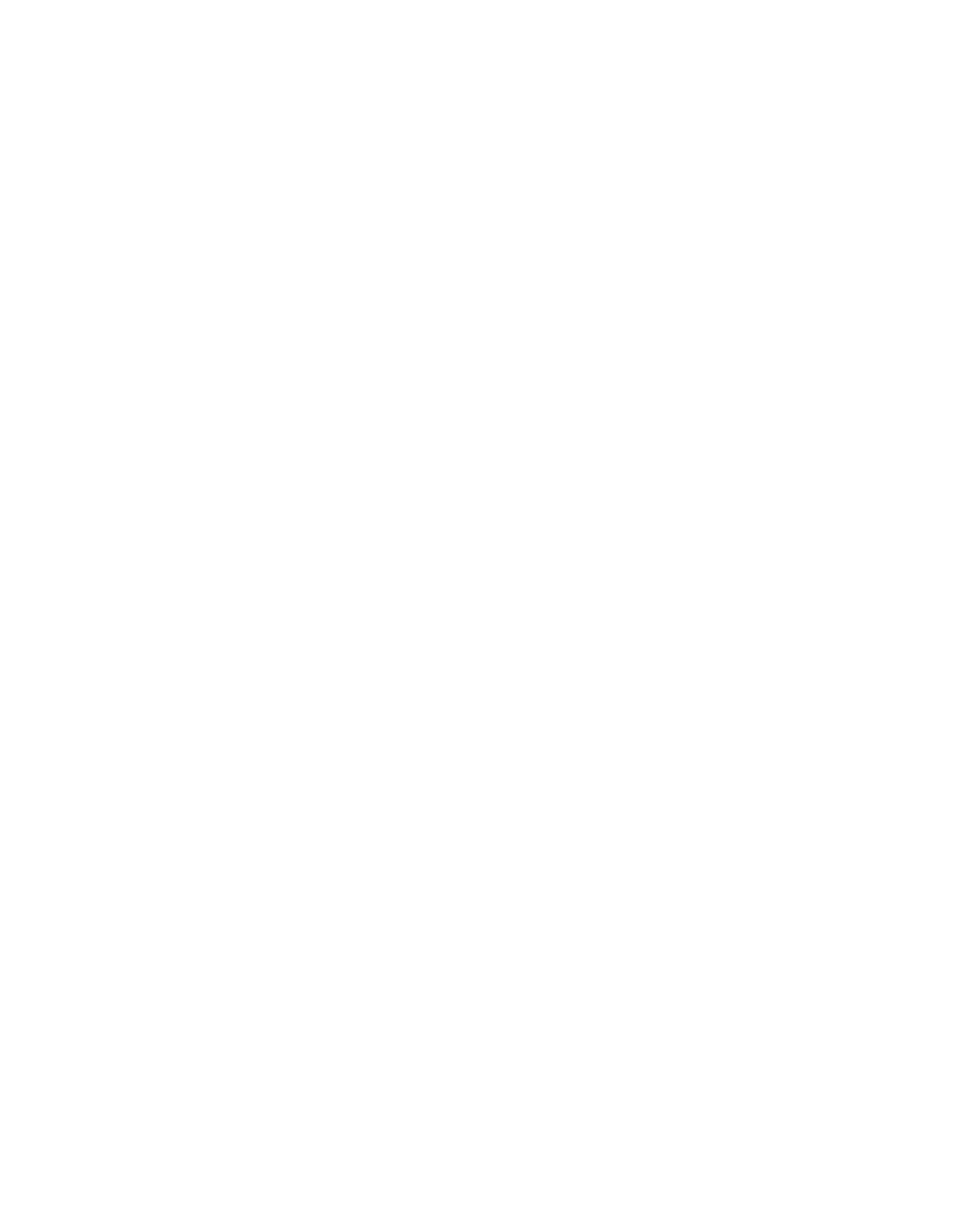#### **Recommended Citation**

Placeholder…………………………………………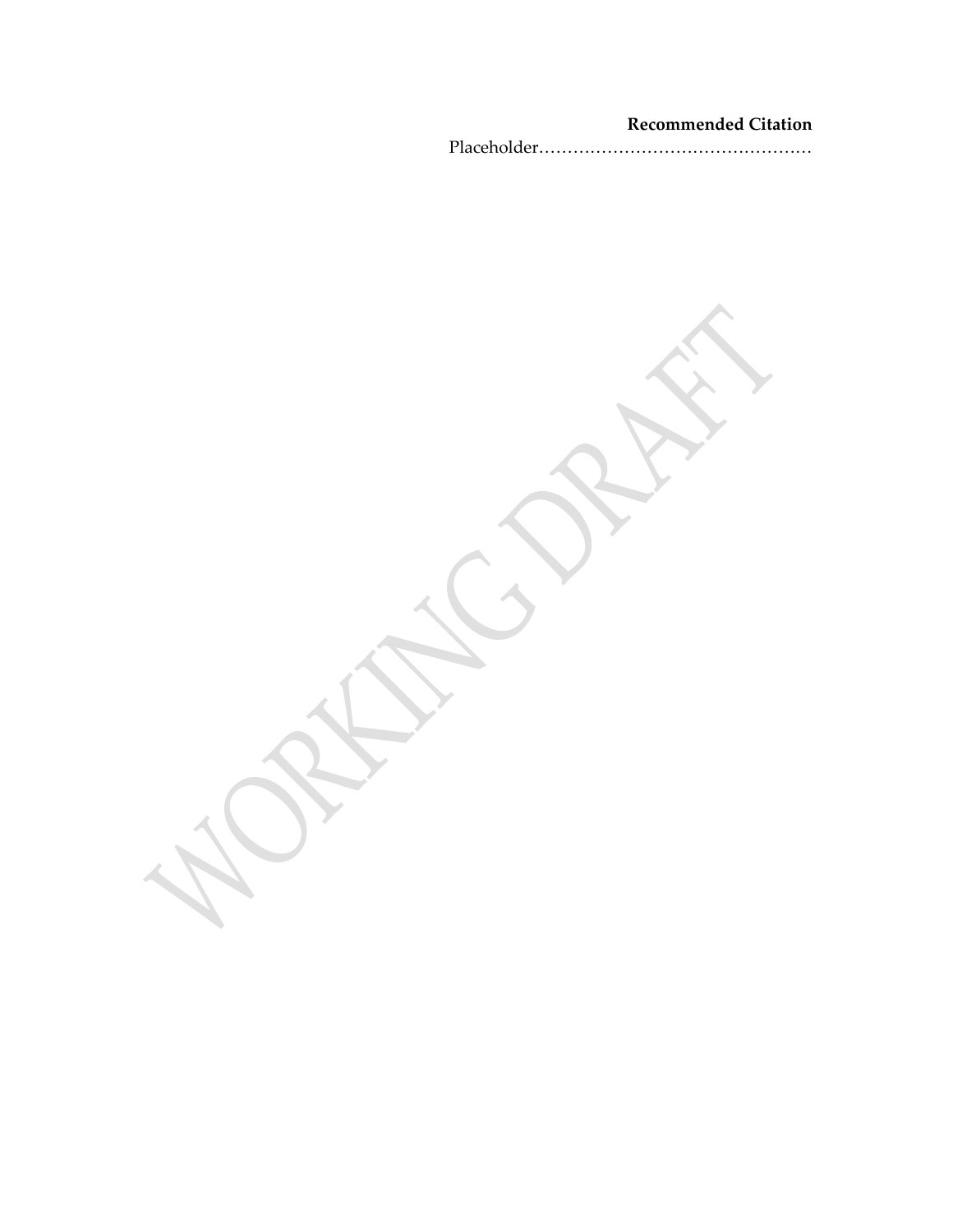# TABLE OF CONTENTS

#### Page #

|                | 1.1              |       |                                                                      |  |
|----------------|------------------|-------|----------------------------------------------------------------------|--|
|                | 1.2              |       |                                                                      |  |
|                | 1.3              |       |                                                                      |  |
| $\overline{2}$ |                  |       |                                                                      |  |
| 3              |                  |       | Shoreline Conditions and Restoration Strategies 5                    |  |
|                |                  |       |                                                                      |  |
|                | 3.1              | 3.1.1 |                                                                      |  |
|                |                  |       |                                                                      |  |
|                |                  | 3.1.2 |                                                                      |  |
|                | 3.2              |       |                                                                      |  |
|                |                  | 3.2.1 |                                                                      |  |
|                |                  | 3.2.2 |                                                                      |  |
|                | 3.3              |       |                                                                      |  |
|                |                  | 3.3.1 |                                                                      |  |
|                |                  | 3.3.2 |                                                                      |  |
|                | 3.4              |       |                                                                      |  |
|                |                  | 3.4.1 |                                                                      |  |
|                |                  | 3.4.2 |                                                                      |  |
| 4              |                  |       |                                                                      |  |
|                | 4.1              |       |                                                                      |  |
|                |                  | 4.1.1 | Local and Regional Agencies and Quasi-Governmental Organizations  18 |  |
|                |                  | 4.1.2 |                                                                      |  |
|                |                  | 4.1.3 |                                                                      |  |
|                |                  | 4.1.4 |                                                                      |  |
|                |                  | 4.1.5 |                                                                      |  |
|                | 4.2              |       |                                                                      |  |
|                | 4.3              |       |                                                                      |  |
|                | $4.\overline{4}$ |       |                                                                      |  |
| 5.             |                  |       |                                                                      |  |
|                |                  |       |                                                                      |  |
|                |                  |       |                                                                      |  |

# LIST OF TABLES

| Table 3-1. |                                                                        |  |
|------------|------------------------------------------------------------------------|--|
| Table 3-2  |                                                                        |  |
| Table 3-3. | White Salmon River watershed restoration strategies and opportunities9 |  |
| Table 3-4. | Klickitat River watershed restoration strategies and opportunities14   |  |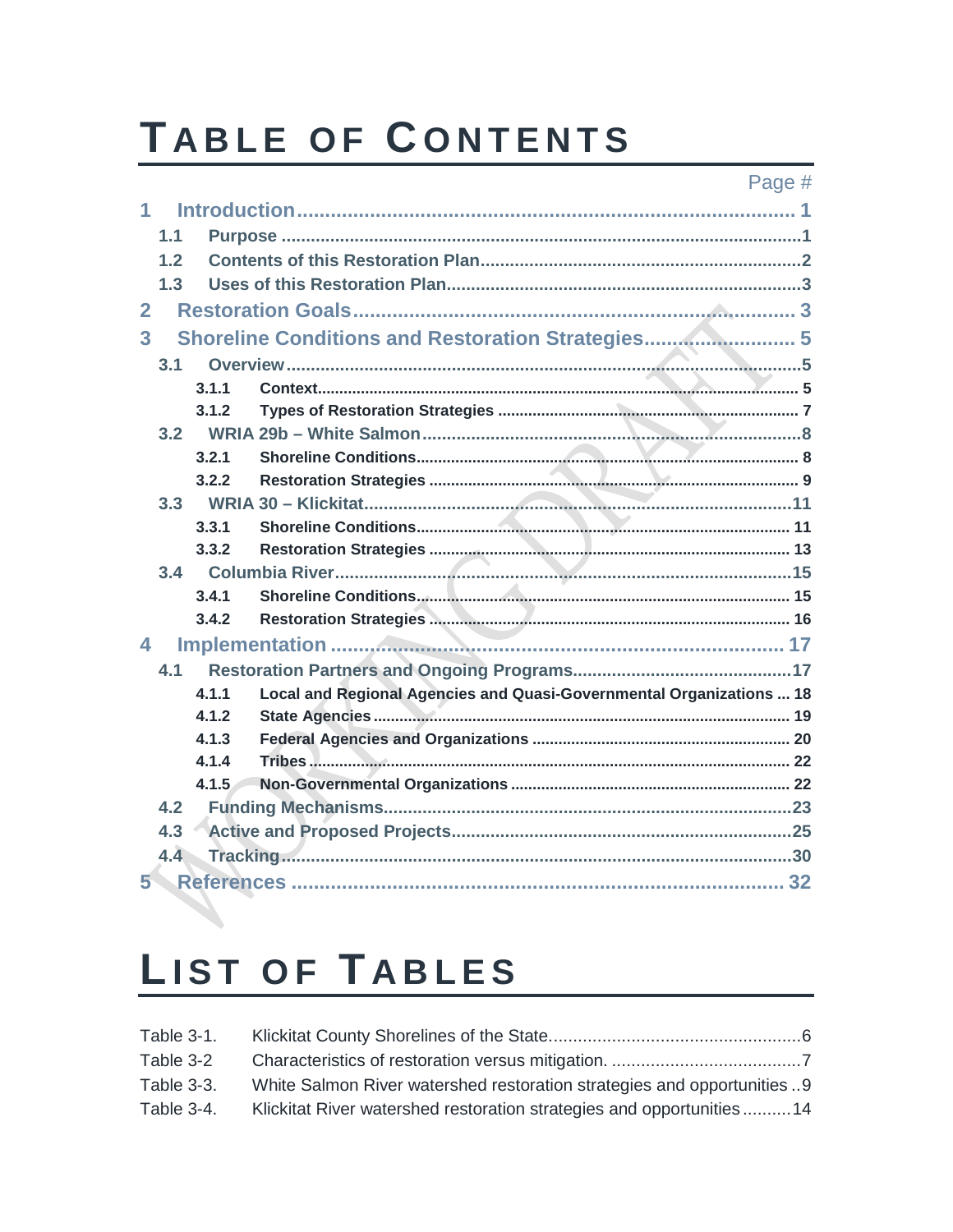| Table 3-5. | Columbia River restoration strategies and opportunities16               |    |
|------------|-------------------------------------------------------------------------|----|
| Table 4-1. | A partial list of potential public funding sources for restoration and  |    |
| Table 4-2. | A partial list of potential private funding sources for restoration and |    |
| Table 4-3. | Active and proposed restoration and protection projects in Klickitat    | 26 |

 $\boldsymbol{\lambda}$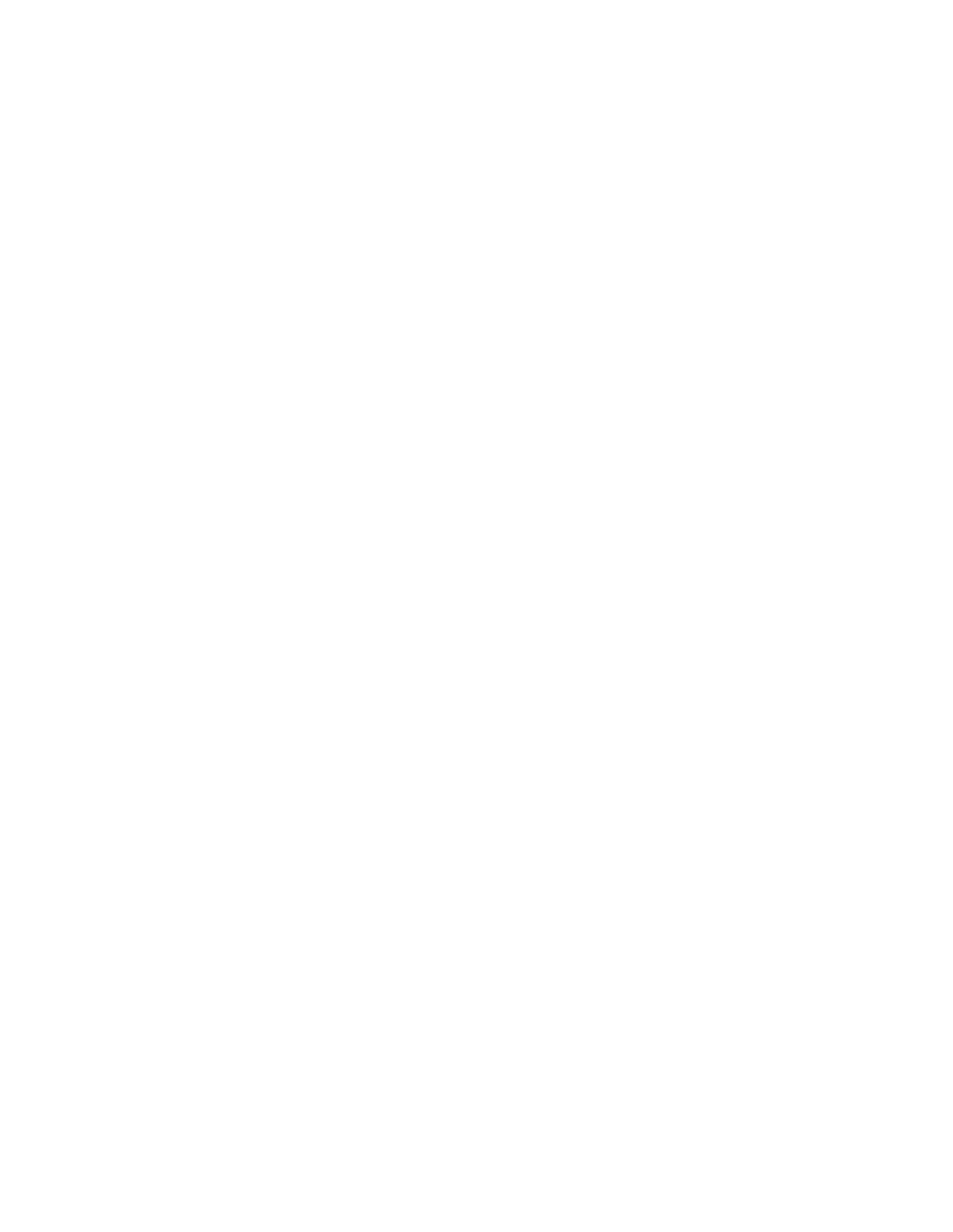# **S HORELINE R ESTORATION PLAN**

FOR SHORELINES IN KLICKITAT COUNTY

# <span id="page-6-0"></span>**INTRODUCTION**

Note to reader: Additional information requested to help support the development of this Restoration Plan, including clarification of recent planning efforts and identified restoration projects.

The Klickitat County Shoreline Restoration Plan (Restoration Plan) is a required **non-regulatory** component of the Shoreline Master Program (SMP) update. The Restoration Plan is intended to plan for "overall improvements in shoreline ecological function over time, when compared to the status upon adoption of the master program" (WAC 173-26-201(2)(f)). The Restoration Plan represents a vision for **voluntary** restoration to be implemented over time and result in ongoing improvement to shoreline ecological function within Klickitat County.

The Restoration Plan draws on a variety of previous and current planning efforts to identify possible restoration priorities, strategies, and projects; key partners in implementing shoreline restoration; and potential funding opportunities.

### <span id="page-6-1"></span>**1.1 Purpose**

The primary purpose of this document is to plan for improvements to shoreline functions and processes.

Secondarily, the Restoration Plan may also ensure that the minimum requirement of no net loss of shoreline ecological function is achieved on a County-wide basis, regardless of any shortcomings of individual projects or activities. By law, activities that have adverse effects on the ecological functions of the shoreline must be mitigated (WAC 173-26-201(2)(e)). Proponents of such activities are *individually*  required to mitigate such adverse effects to pre-activity (i.e. baseline) conditions. However, many shoreline impacts that may be sufficiently minor on an individual level become significant when considered cumulatively. Additionally, unregulated activities, such as operation and maintenance of existing developments, may also degrade baseline conditions. Finally, while the SMP applies only to activities within shoreline jurisdiction, upland or upstream activities beyond jurisdictional boundaries may have offsite impacts on shoreline functions. Without restoration and protection measures to offset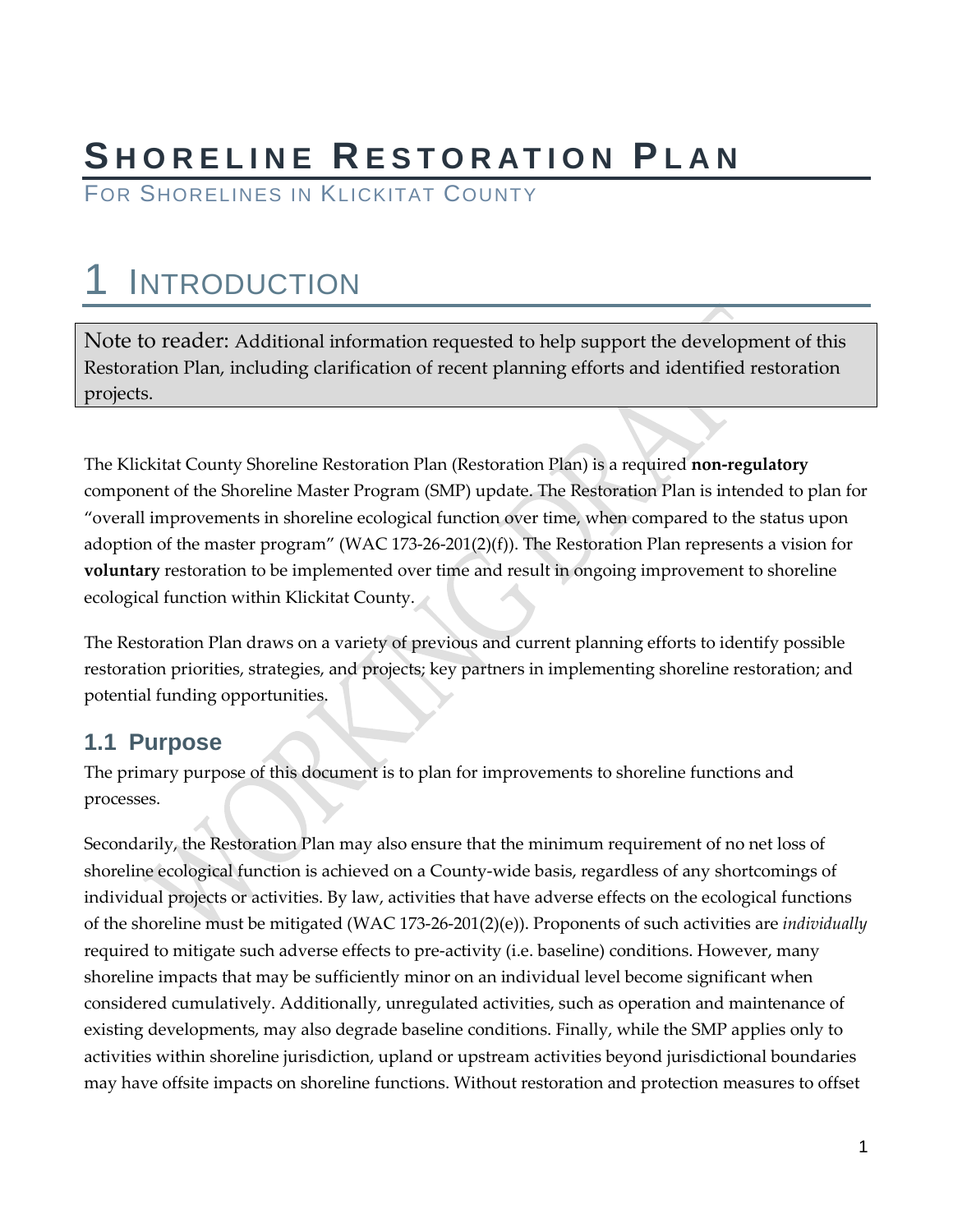them, these impacts can result in cumulative, incremental, and unavoidable degradation of the overall baseline condition. Accordingly, the Restoration Plan serves as a guide for ecological restoration and protection activities implemented voluntarily by the County and other government agencies, developers, non-profit groups, and property owners within shoreline jurisdiction. Taken together, these activities must ensure no net loss of ecological function, and where possible may lead to improvement of overall shoreline ecological function.

## <span id="page-7-0"></span>**1.2 Contents of this Restoration Plan**

This Restoration Plan has been prepared to meet the purposes defined above, as well as specific requirements of the SMP Guidelines (Guidelines). WAC Section 173-26-201(2)(f) of the Guidelines requires that Restoration Plans:

- 1. Identify degraded areas, impaired ecological functions, and sites with potential for ecological restoration;
- 2. Establish overall goals and priorities for restoration of degraded areas and impaired ecological functions;
- 3. Identify existing and ongoing projects and programs that are currently being implemented, or are reasonably assured of being implemented (based on an evaluation of funding likely in the foreseeable future), which are designed to contribute to local restoration goals;
- 4. Identify additional projects and programs needed to achieve local restoration goals, and implementation strategies including identifying prospective funding sources for those projects and programs;
- 5. Identify timelines and benchmarks for implementing restoration projects and programs and achieving local restoration goals; and
- 6. Provide for mechanisms or strategies to ensure that restoration projects and programs will be implemented according to plans and to appropriately review the effectiveness of the projects and programs in meeting the overall restoration goals.

The Shoreline Analysis Report (The Watershed Company 2016) provides background information on watershed setting, key habitats and processes, existing regulatory framework, and land use conditions. In the interest of brevity, those topics are not repeated in this document.

The restoration opportunities identified in this plan are based on existing plans. Because this Restoration Plan is intended to document opportunities for improvement of shoreline ecological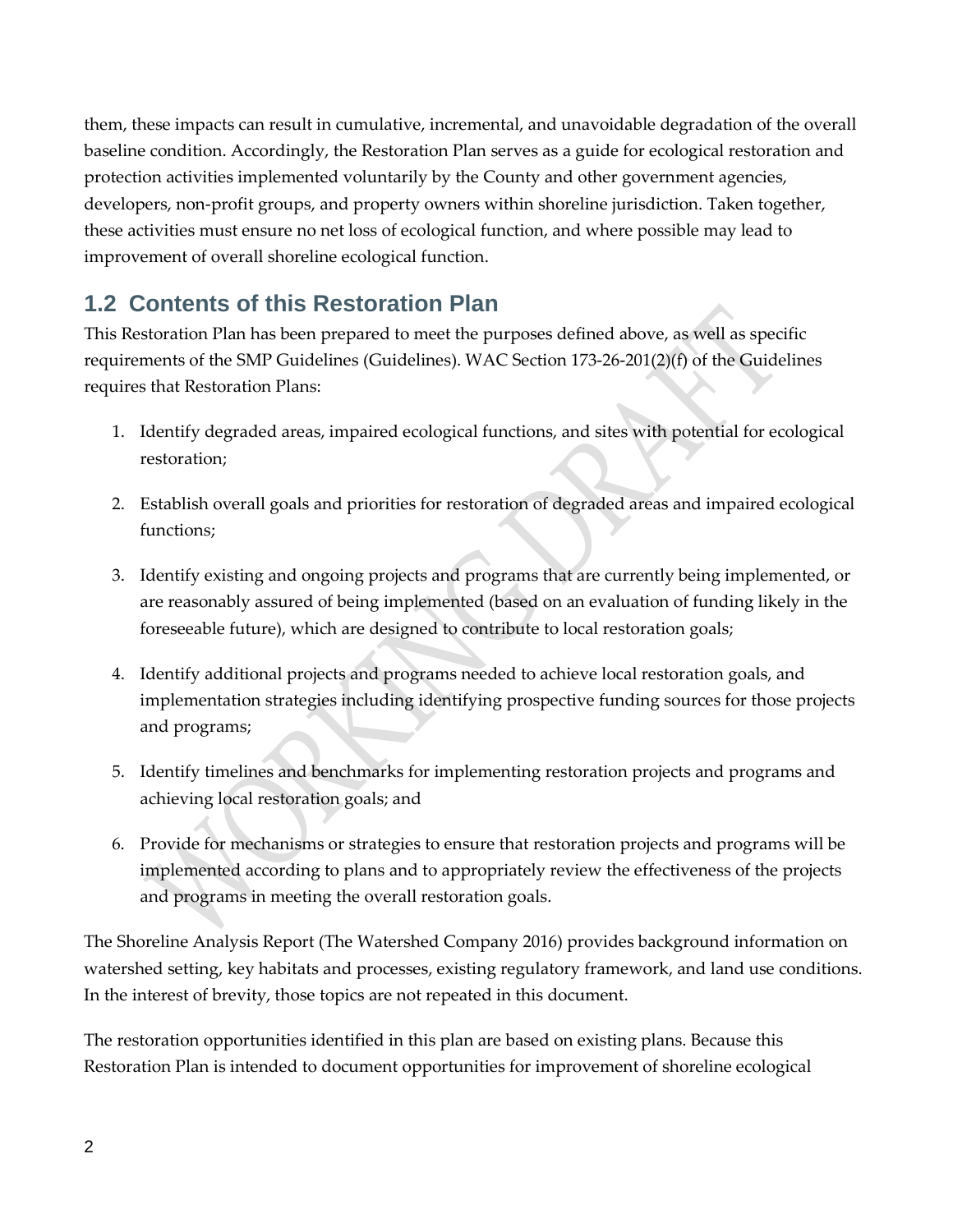functions compared to the baseline condition, previously completed restoration actions are not addressed.

## <span id="page-8-0"></span>**1.3 Uses of this Restoration Plan**

In addition to meeting grant requirements, this Restoration Plan may be used by agencies, interest groups, and property owners in the following ways:

- Grant applications: Programs and projects included in this Restoration Plan may find it easier to obtain grant funding from sources that require or recommend inclusion in a publicly-vetted and adopted plan.
- Information resource: Chapter 4.1 of this Restoration Plan identifies a number of organizations that provide guidance, and in some cases funding, for a wide variety of restoration projects. Property owners or other parties wishing to undertake a restoration action may consult these organizations. Similarly, Chapter 4.2 identifies a number of funding opportunities available to support restoration and protection projects in Klickitat County.
- Mitigation: In situations that require off-site mitigation, this Restoration Plan can provide a source of programmatic or specific project ideas that maximize the regional impact of the mitigation.

Depending on the scale and type of project, property owners and interest groups wishing to conduct restoration activities may need to obtain local permits, as well as permits from the Washington State Department of Ecology (Ecology), the Washington State Department of Fish and Wildlife (WDFW), and the Washington State Department of Natural Resources (WDNR), and/or the U.S. Army Corps of Engineers (Corps). Projects within shoreline jurisdiction will also need to comply with the adopted SMP, including the incorporated critical areas regulations. Also depending on the scale and type of project, professionals, including biologists or engineers, may need to assist in project design and implementation.

Many of the restoration opportunities identified in this Restoration Plan may apply to private property or public property. It is not the intent to require restoration on private property or commit privately owned land for restoration purposes without the willing and voluntary cooperation and participation of the affected landowner.

# <span id="page-8-1"></span>**RESTORATION GOALS**

The overall goal of this Restoration Plan is to improve shoreline ecological functions over time when compared to existing conditions.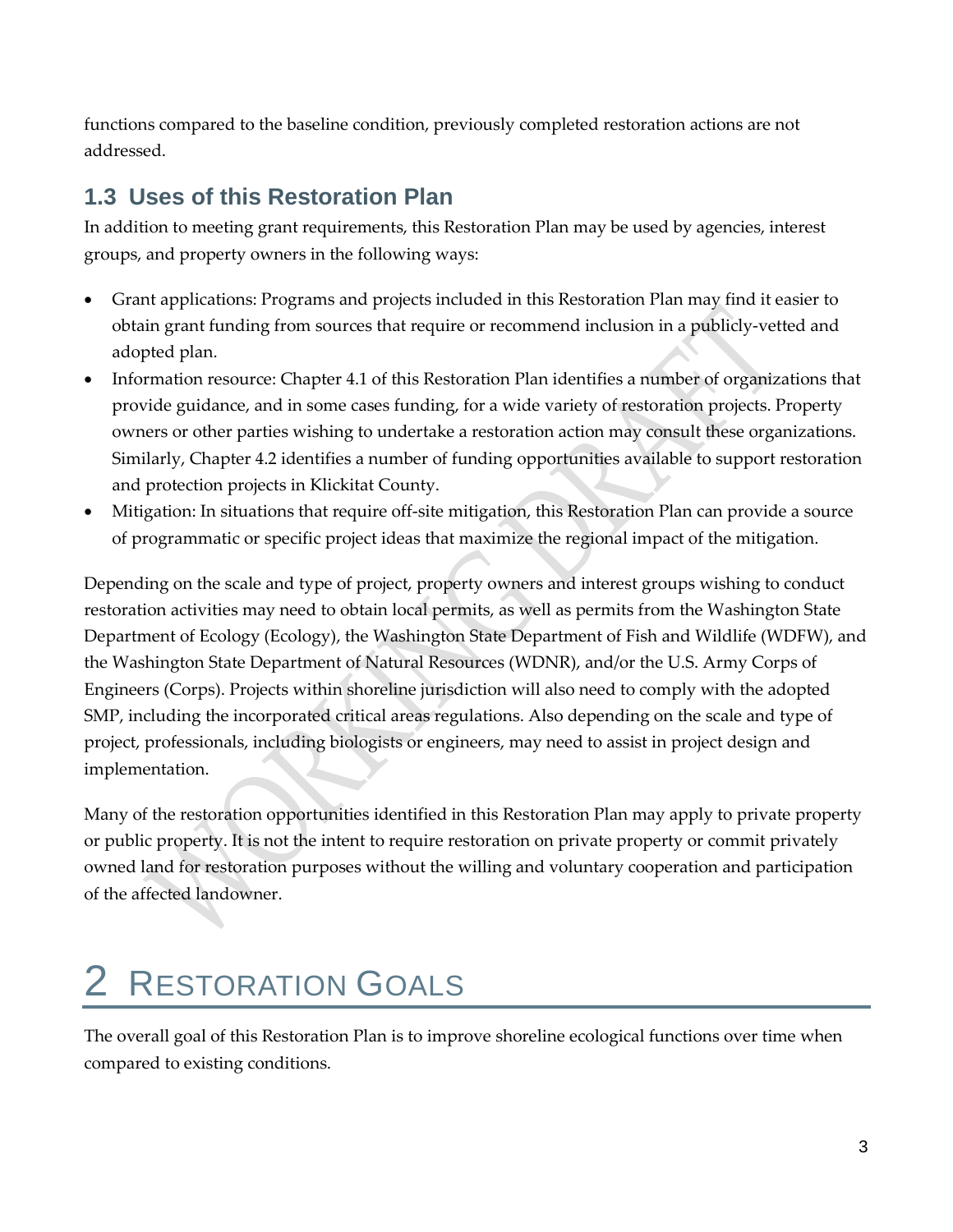The following objectives illustrate how the County and their restoration partners might work to achieve a net improvement in shoreline ecological function:

- Protect natural watershed processes and restore those processes that have been altered;
- Promote ecosystem resilience in the face of future changes; and
- Maintain biodiversity and conserve unique, fragile, and valuable species and habitats.

In addition to the overall goal and the three objectives proposed above, the following goals, excerpted from watershed planning documents, provide a common focus for restoration in the county.

For the Klickitat Lead Entity Region (White Salmon and Klickitat Rivers):

- *"Achieve long-term and continuing salmonid habitat improvements in all [Klickitat Lead Entity Region Salmon Recovery Strategy] SRS watershed areas with particular emphasis on the limiting habitat features in top tier areas of the SRS Matrix.*
- *Through easements and acquisitions, promote protection of SRS critical watershed areas to prevent degradation, both human and naturally caused.*
- *Increase salmonid spawning and rearing areas through both restoration of stream reaches and establishing or improving salmonid access.*
- *Bring salmonid populations to levels consistent with the maximum potential of each of the watersheds in the Klickitat Lead Entity area."*

(Klickitat Lead Entity Region Salmon Recovery Strategy 2013)

For the Klickitat and White Salmon Subbasins:

• *"Protect or enhance the structural attributes, ecological function, and resiliency of habitats needed to support healthy populations of fish and wildlife."*

> (Northwest Power Planning Council (NPCC) 2004, Klickitat Subbasin Plan and White Salmon Subbasin Plan)

For the entire Columbia River Basin:

• *"The vision… is a Columbia River ecosystem that sustains an abundant, productive, and diverse community of fish and wildlife, supported by mitigation across the basin for the adverse effects to fish and wildlife caused by the development and operation of the hydrosystem. This envisioned ecosystem provides abundant opportunities for tribal trust and treaty-right harvest, non-tribal harvest, and the conditions that allow for restoration of the fish and wildlife affected by the construction and operation of the hydrosystem.*

*"The vision will be accomplished by protecting and restoring the natural ecological functions, habitats, and biological diversity of the Columbia River Basin. Where this is not feasible, other methods that are compatible with self-sustaining fish and wildlife populations will be used, including certain forms of*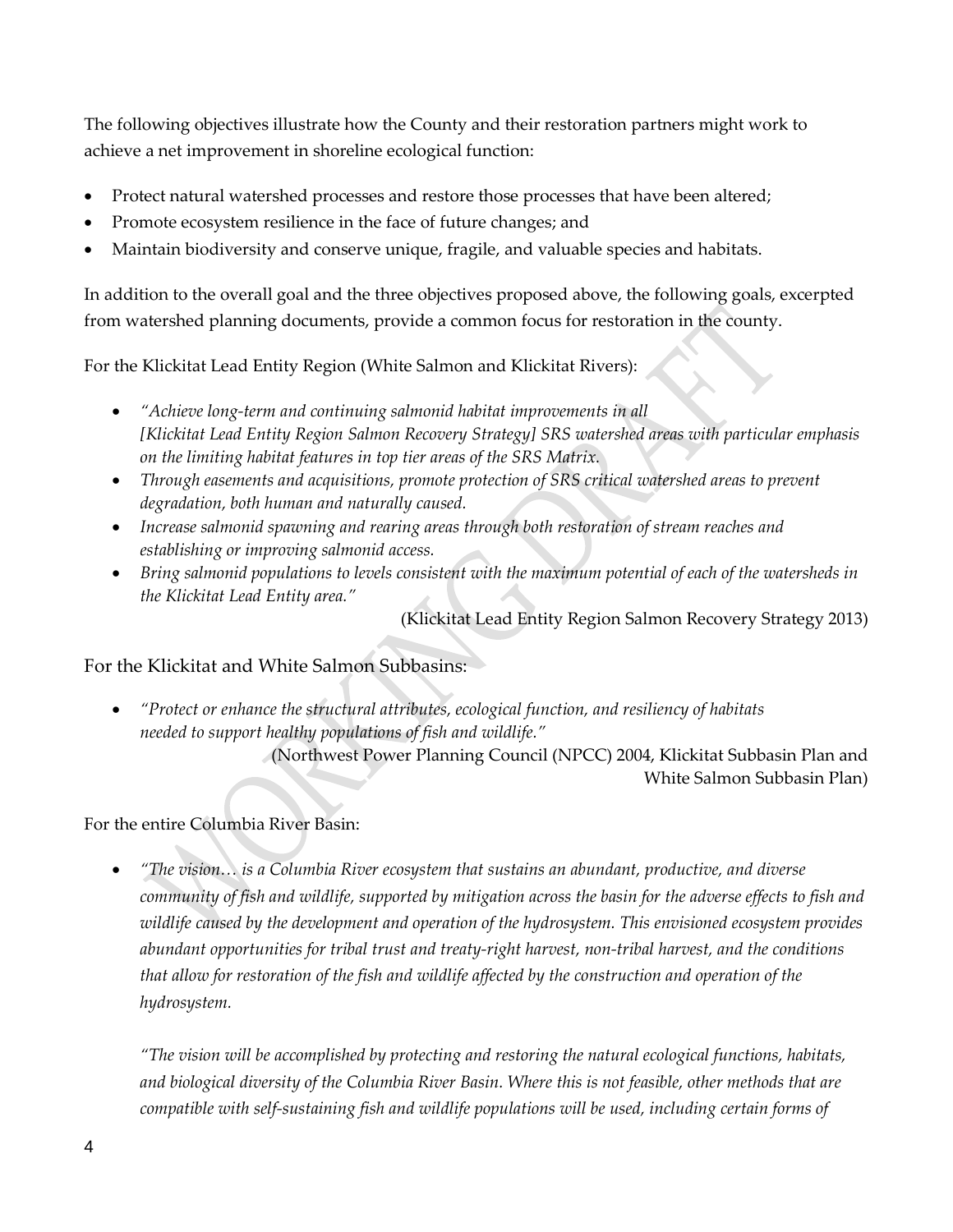*production of hatchery fish. Where impacts have irrevocably changed the ecosystem, the program will protect and enhance habitat and species assemblages compatible with the altered ecosystem."*  (Northwest Power and Conservation Council 2014)

## <span id="page-10-0"></span>3 SHORELINE CONDITIONS AND RESTORATION **STRATEGIES**

#### <span id="page-10-1"></span>**3.1 Overview**

#### <span id="page-10-2"></span>**3.1.1 Context**

The County recently completed a comprehensive inventory and analysis of their shorelines (The Watershed Company 2016) as a supportive element of the SMP update. The purpose of the shoreline inventory and analysis was to gain a greater understanding of the existing condition of the County's shoreline environment to ensure the updated SMP policies and regulations will protect local ecological processes and functions. The *Shoreline Analysis Report for Shorelines in Klickitat County* (The Watershed Company 2016) (herein referred to as "Analysis Report") describes existing physical and biological conditions in shoreline jurisdiction. A summary of the current regulatory framework is included, as well as existing shoreline conditions, an analysis of ecological functions and ecosystem-wide processes, land use, and public access. A map folio of the shoreline inventory results is also included as Appendix B of the Analysis Report.

#### **Shoreline Jurisdiction**

As defined by the Shoreline Management Act of 1971, shorelines include certain waters of the state plus their associated "shorelands." At a minimum, the waterbodies designated as shorelines of the state are streams whose mean annual flow is greater than 20 cubic feet per second (cfs), lakes whose area is equal to or greater than 20 acres, and all marine waters. Shorelands are defined as:

"those lands extending landward for 200 feet in all directions as measured on a horizontal plane from the ordinary high water mark; floodways and contiguous floodplain areas landward 200 feet from such floodways; and all wetlands and river deltas associated with the streams, lakes, and tidal waters which are subject to the provisions of this chapter…Any county or city may determine that portion of a one-hundred-year-floodplain to be included in its master program as long as such portion includes, as a minimum, the floodway and the adjacent land extending landward two hundred feet therefrom… Any city or county may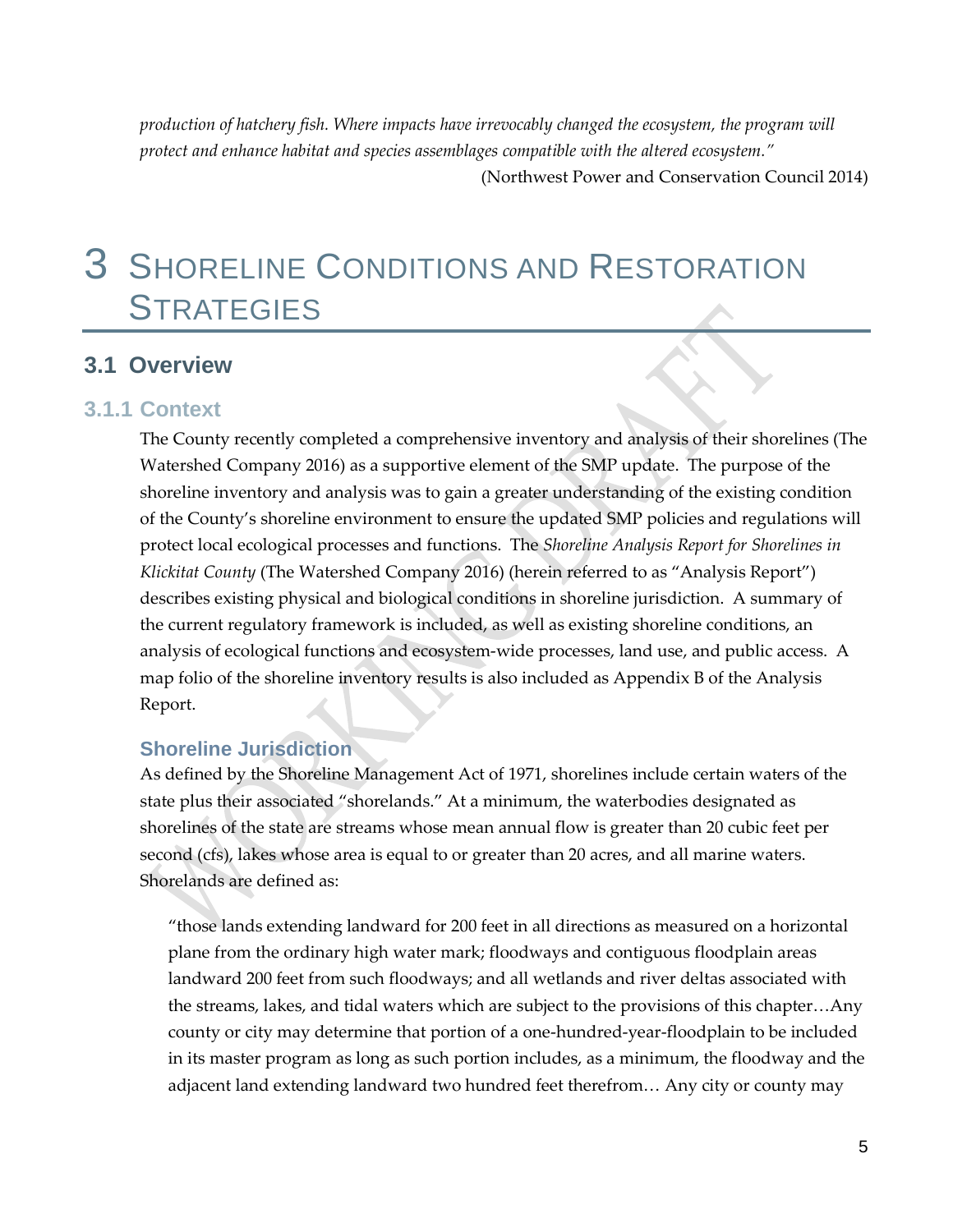also include in its master program land necessary for buffers for critical areas (RCW 90.58.030)"

Based on the above definitions, the County's shoreline jurisdiction includes the waters and associated shorelands of the 30 waterbodies indicated in Table 3-1, below.

<span id="page-11-0"></span>Table 3-1. Klickitat County Shorelines of the State.

| <b>Bowman Creek</b>                 | Major Creek, West Fork     |
|-------------------------------------|----------------------------|
| <b>Buck Creek</b>                   | Mill Creek                 |
| <b>Camas Ditch and Outlet Creek</b> | Mill Pond                  |
| Cave Creek                          | Paterson Slough            |
| Chamberlain Lake                    | <b>Rattlesnake Creek</b>   |
| Columbia River*                     | Rowland Lake               |
| Dead Canyon Creek                   | Satus Creek**              |
| Dry Creek                           | <b>Snyder Canyon Creek</b> |
| <b>Frasier Creek</b>                | <b>Summit Creek</b>        |
| Gilmer Creek                        | <b>Swale Creek</b>         |
| <b>Holmes Creek</b>                 | <b>Trout Creek</b>         |
| <b>Horsethief Lake</b>              | Trout Lake Creek*          |
| Klickitat River*                    | <b>White Creek</b>         |
| Little Klickitat River              | White Salmon River*        |
| Major Creek                         | Little White Salmon River  |

\* All or portions of these waterbodies also meet criteria for Shorelines of Statewide Significance (see Shoreline Analysis Report, Section 1.2.2).

\*\* The reach of Satus Creek which meets shoreline criteria lies entirely within the Yakama Nation and therefore is excluded from this Restoration Plan.

The majority of Klickitat County shorelines are located within Water Resource Inventory Area (WRIA) 30, the Klickitat watershed. The County also includes portions of WRIA 29 (Wind-White Salmon), WRIA 37 (Lower Yakima) and WRIA 31 (Rock Glade). The 2007 Legislature split the Wind-White Salmon watershed (WRIA 29) into two subbasins for continued planning and implementation purposes. The Wind subbasin in the western part of the basin became WRIA 29a and the White Salmon subbasin in the east, within Klickitat County, became WRIA 29b. The Columbia River system forms the southern boundary of the County. The only shoreline waterbody in WRIA 37 is Satus Creek. The reach of Satus Creek which meets shoreline criteria lies entirely within the Yakama Nation and therefore is excluded from analysis in the County's SMP process. No shoreline waterbodies are within WRIA 31, other than the Columbia River system.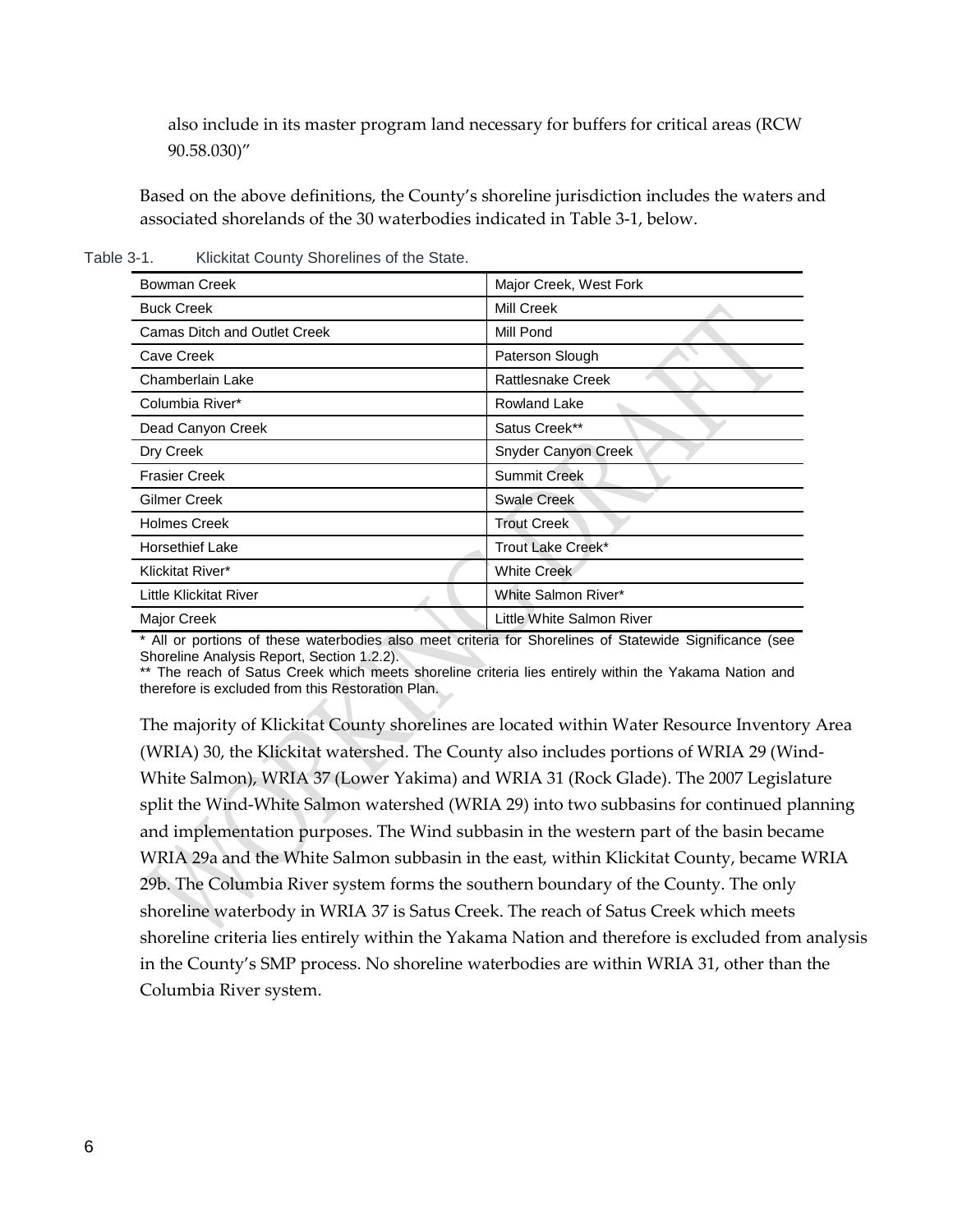## <span id="page-12-0"></span>**3.1.2 Types of Restoration Strategies**

Consistent with Ecology's definition, use of the word "restore" in this document is not intended to encompass actions that reestablish historic conditions. Instead, it encompasses a suite of strategies that can be approximately delineated into five categories:

- Creation: Establishment of new shoreline resource functions where none previously existed.
- Re-establishment: Restoration of a previously existing converted resource that no longer exhibits past functions.
- Rehabilitation: Restoration of functions that are significantly degraded.
- Enhancement: Improvement of functions that are somewhat degraded.
- Preservation: Protection of an existing high-functioning resource from potential degradation. Preservation is often achieved through conservation easements or the purchase of land.

Restoration can sometime be confused with mitigation. Mitigation is defined by WAC 197-11- 768 as the sequential process of avoiding, minimizing, rectifying and reducing impacts, as well as compensating for unavoidable impacts and monitoring the impact. Two primary conditions differentiate the terms restoration and mitigation: the outcome and whether the action is voluntary or required as a result of anticipated or realized impacts. Table 3-2 describes the differences between the two terms.

| <b>Restoration</b>                                                                                    | <b>Mitigation</b>                                                                                                                                                                                            |
|-------------------------------------------------------------------------------------------------------|--------------------------------------------------------------------------------------------------------------------------------------------------------------------------------------------------------------|
| Actions to reestablish or improve functions or<br>processes above the existing baseline<br>condition. | Actions to compensate for unavoidable<br>negative impacts to functions or processes and<br>return functions and processes to existing<br>baseline condition (the condition prior to the<br>proposed impact). |
| Voluntary                                                                                             | Required as a result of anticipated or realized<br>impacts                                                                                                                                                   |

<span id="page-12-1"></span>Table 3-2 Characteristics of restoration versus mitigation.

Although some of the projects or programs included in this Restoration Plan may be implemented as mitigation, only those projects and programs that have reliable certainty of being implemented as restoration will be utilized in the County's cumulative impacts analysis.

The following sections highlight the shoreline conditions that were identified in the Analysis Report for each watershed and summarize the restoration strategies and actions identified by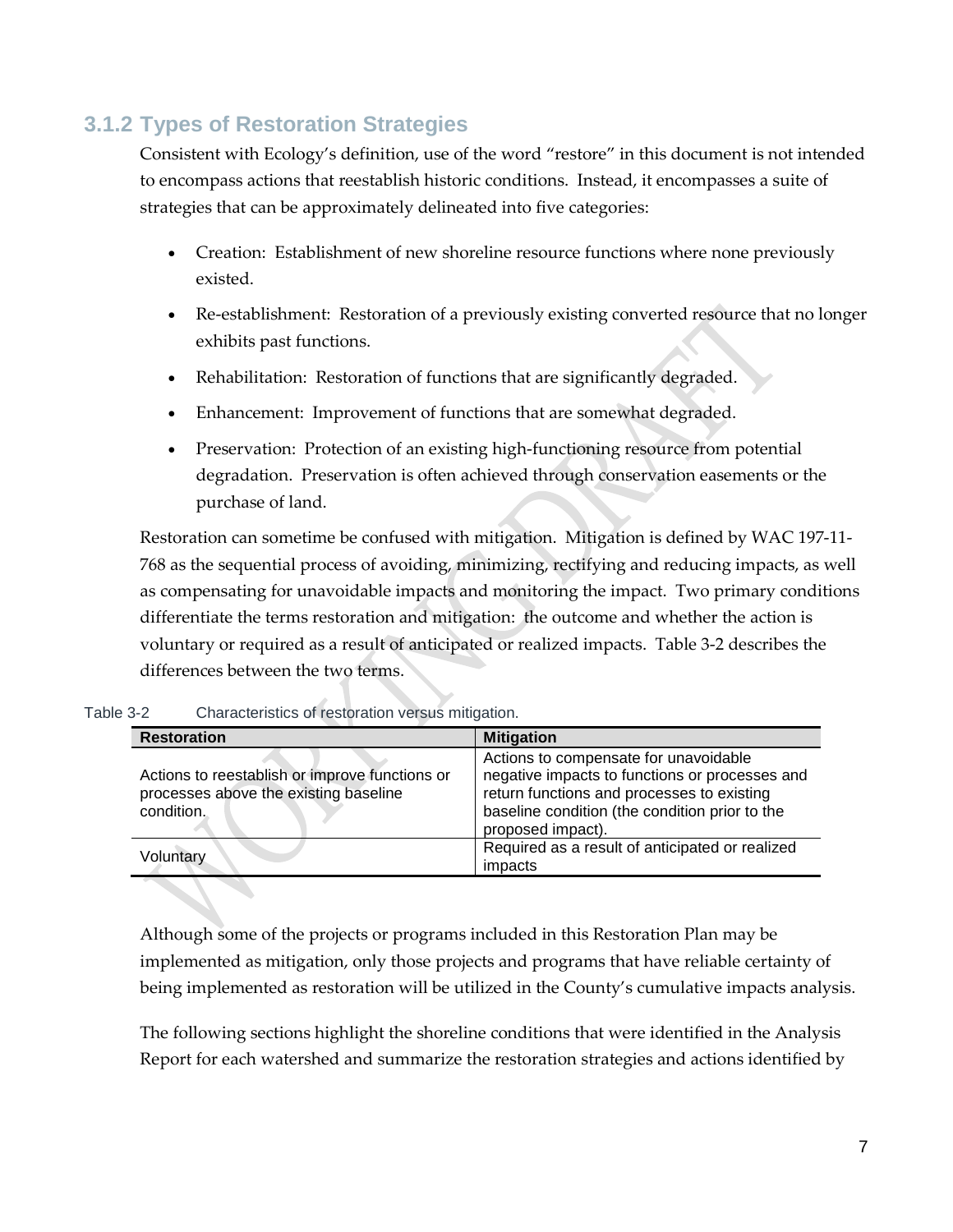various sources to address impairments based on watershed and regional restoration planning efforts.

### <span id="page-13-0"></span>**3.2 WRIA 29b – White Salmon**

#### <span id="page-13-1"></span>**3.2.1 Shoreline Conditions**

Forestland management is the predominant land use in the White Salmon watershed. Secondary land uses include agriculture, recreation and some residential and commercial development (NPCC 2004a). Outside of the cities of White Salmon and Bingen, the area is predominantly rural. Much of the shoreline along the White Salmon and its tributaries in WRIA 29b is undeveloped. Impacts from commercial development and infrastructure improvements occur primarily in the unincorporated communities of Trout Lake, Husum, and BZ Corner. Highway 141 is the primary highway in the region and generally parallels the White Salmon River. Water quality concerns in the watershed are primarily from non-point sources throughout most of the watershed, including livestock, fertilizers, stormwater pollutants, and septic systems (Ecology 2011, Aspect Consulting 2009). Based on Ecology's 303(d) list of impaired waters, temperature is also a concern in several of the waterbodies in the watershed: Trout Lake Creek, Hole in the Ground Creek, Gotchen Creek, White Salmon River, Little White Salmon River, Gilmer Creek, Buck Creek, Rattlesnake Creek, and Major Creek. The White Salmon River is also listed as having impaired instream flow.

The Condit dam restricted access for migratory fish to the upstream reaches of the White Salmon River for 100 years. It was breached in 2011 and fully removed in 2012. Since then, migratory fish species have been re-established in the upstream reaches of the White Salmon River (Allen et al. 2016). There are several waterfalls that naturally limit the potential fish distribution in the mainstem White Salmon River and accessible tributaries. The likely end of anadromous fish distribution in the mainstem is at Big Brother Falls, north of the community of BZ Corner. Several other waterfalls downstream may be complete or partial barriers to some species including BZ Falls and Husum Falls. Tributary habitat is also limited because of high waterfalls. There are four main tributaries likely accessible to anadromous fish: Rattlesnake Creek, Spring Creek (non-shoreline), Buck Creek and Mill Creek (a non-shoreline different Mill Creek than the Klickitat River tributary) (Allen et al. 2016).

As of 2014, surveys indicate that spring and fall Chinook have generally recolonized the White Salmon River as anticipated. Steelhead have also recolonized in the mainstem and expected tributaries, but more monitoring is needed to understand the full extent. Other anadromous species observed in 2013 include coho, pink, and sockeye salmon (Allen et al. 2016).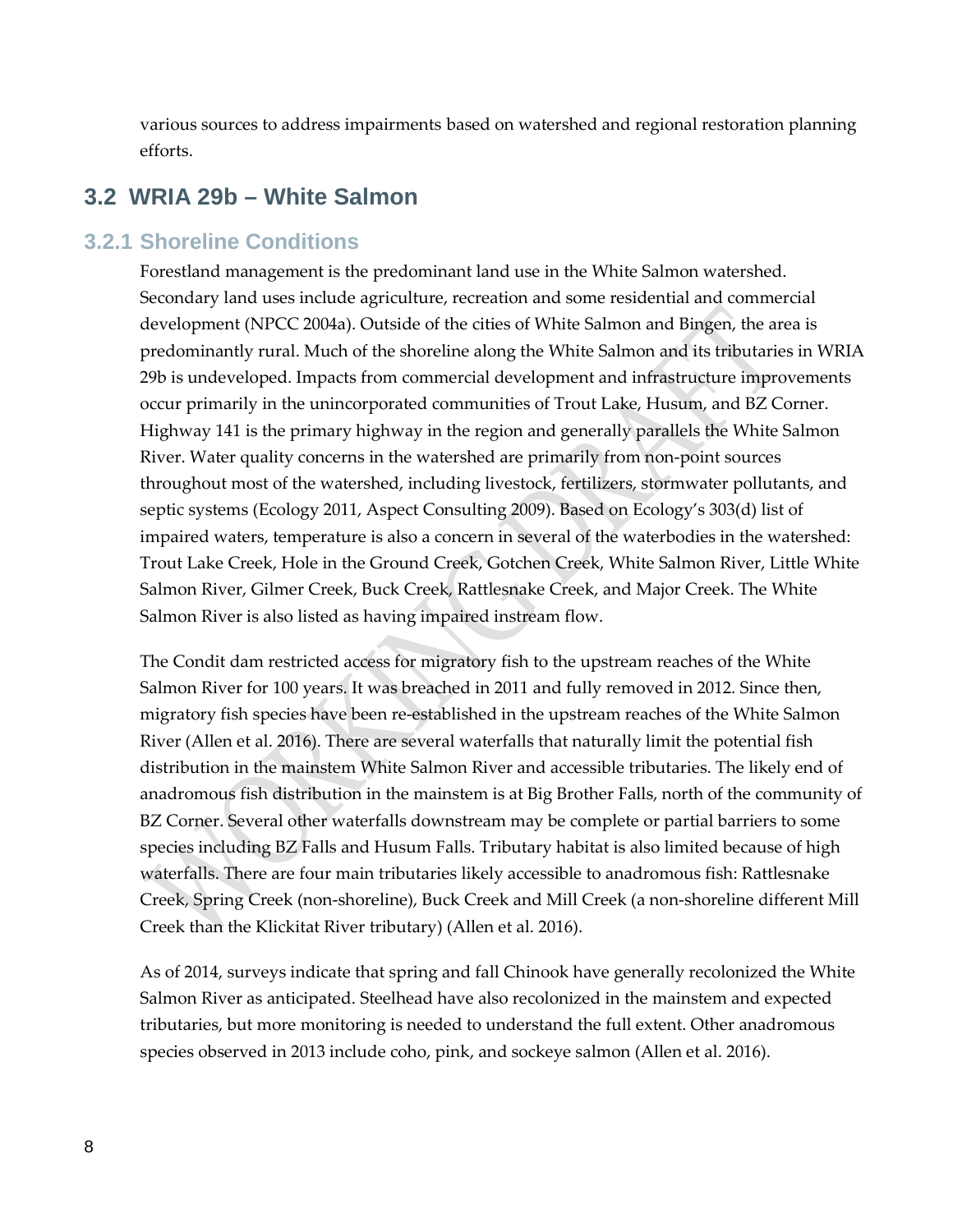Along the White Salmon River shoreline functions appear most impaired though Husum and just north of Husum where shorelands have been altered by agricultural and residential uses, primarily through riparian vegetation removal.

### <span id="page-14-0"></span>**3.2.2 Restoration Strategies**

The removal of the Condit Dam from the White Salmon River in 2011 made the river's upper reaches accessible for migratory fish for the first time in 100 years. The removal created significant changes to the ecology of the river, including export of fine-grained sediment from the former Northwestern Lake above the dam. At the same time, landowners along the upper White Salmon River may now qualify for salmon-related restoration funds as habitat is opened up for anadromous salmonids above the dam (Klickitat Lead Entity 2013). In addition to broader issues of habitat and water quality, restoration strategies in the watershed address the unique opportunity afforded by the dam removal project.

Table 3-3 highlights potential restoration strategies and opportunities for the White Salmon River watershed.

| <b>Strategy</b>                                                                                                                                       | <b>Issue(s)</b>                                                                  | Source(s)* |
|-------------------------------------------------------------------------------------------------------------------------------------------------------|----------------------------------------------------------------------------------|------------|
| Geographic focus: Watershed-wide                                                                                                                      |                                                                                  |            |
| Place LWD as appropriate; add structure to form pools. Remove man-<br>made confinement structures and stabilize streambanks.                          | Low quality pools,<br>sediment inputs,<br>limited in-stream<br>cover             | <b>LES</b> |
| Add in-stream structure to trap gravels.                                                                                                              | Lack of spawning<br>gravel                                                       | <b>LES</b> |
| Restore wetlands, floodplain connectivity, and other water-holding<br>capacity on the plateau.                                                        | Low summer<br>flows and high<br>peak flows                                       | <b>LES</b> |
| Establish conifers in riparian areas.                                                                                                                 | High summer<br>stream<br>temperature, long-<br>term pool habitat<br>availability | <b>LES</b> |
| Remove or replace barriers blocking or impairing passage including<br>dams, dikes, road culverts, and irrigation structures.                          | Fish passage<br>barriers                                                         | <b>LES</b> |
| Increase shading along temperature-limited reaches. Restore natural<br>riparian vegetative communities, including eradication of invasive<br>species. | Reduced riparian<br>function                                                     | <b>LES</b> |
| Relocate or improve floodplain infrastructure and roads.                                                                                              | Floodplain<br>connectivity                                                       | <b>LES</b> |
| <b>Geographic focus: White Salmon River</b>                                                                                                           |                                                                                  |            |
| Revegetate any riparian areas that are affected by actions related to<br>Condit Dam Mitigation.                                                       | Pool quality and<br>quantity for<br>rearing habitat,<br><b>LWD</b>               | <b>LES</b> |

#### <span id="page-14-1"></span>Table 3-3. White Salmon River watershed restoration strategies and opportunities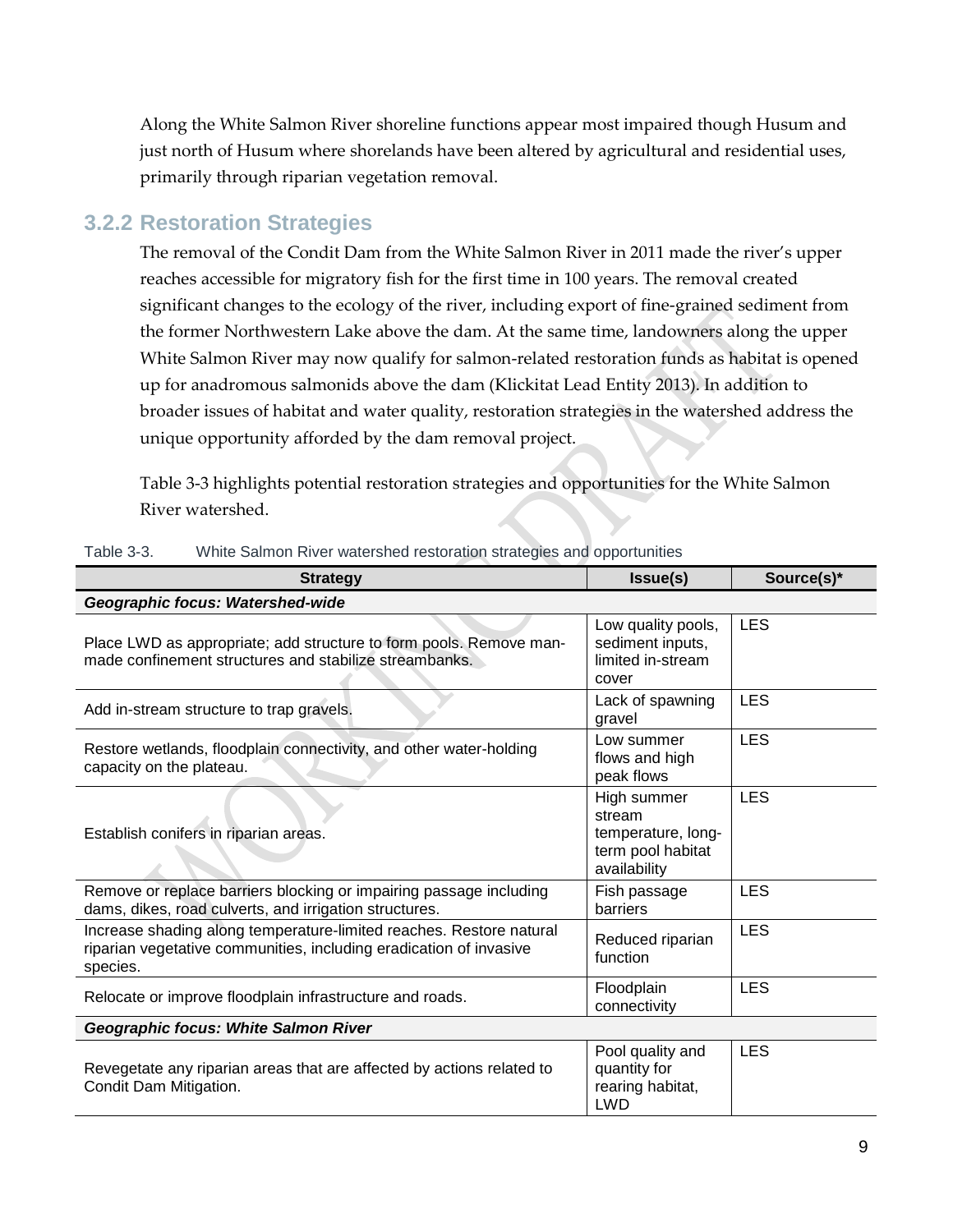| <b>Strategy</b>                                                                                                                                  | Issue(s)                                                       | Source(s)*  |
|--------------------------------------------------------------------------------------------------------------------------------------------------|----------------------------------------------------------------|-------------|
| Support efforts to control and/or eradicate invasive species that pose a<br>threat to important habitat.                                         | Alteration of<br>native ecosystem<br>and community<br>dynamics | <b>LES</b>  |
| Improve base flow by returning unused diverted water and improving<br>irrigation efficiencies.                                                   | Low summer<br>flows and higher<br>stream<br>temperatures       | <b>LES</b>  |
| Provide screening at irrigation diversions and replace screens that do<br>not meet criteria.                                                     | Diversion of fish<br>into unsuitable<br>habitat                | <b>ESA</b>  |
| Improve grazing management and road drainage.                                                                                                    | Sediment loading                                               | LES, ESA    |
| Reduce sediment inputs and reduce increases in peak flows originating<br>from roads                                                              | Sediment loading                                               | LES, ESA    |
| Protect high quality habitat form land conversions using voluntary<br>acquisitions and/or easements                                              | Loss of floodplain<br>habitat                                  | LES, ESA    |
| Geographic focus: White Salmon River - upstream of Condit Dam                                                                                    |                                                                |             |
| Reduce nutrient runoff from agricultural lands.                                                                                                  | Water quality<br>(nutrients)                                   | <b>ESA</b>  |
| Reduce runoff from septic tanks and dairies.                                                                                                     | Water quality<br>(fecal coliform)                              | <b>ESA</b>  |
| Reconnect side channels and off-channel habitats to stream channels,<br>and reconnect floodplain to channel.                                     | Floodplain<br>connectivity and<br>function                     | <b>ESA</b>  |
| Restore wet meadows.                                                                                                                             | Floodplain<br>connectivity and<br>function                     | <b>ESA</b>  |
| Reintroduce beaver into areas with suitable habitat.                                                                                             | Stream incision,<br>hydrologic<br>function                     | <b>WSSP</b> |
| Geographic focus: White Salmon River - downstream of Condit Dam                                                                                  |                                                                |             |
| Restore habitat in reaches formerly occupied by Northwestern Lake<br>and downstream of former dam site.                                          | High fine<br>sediment loads<br>from former lake                | <b>WSSP</b> |
| Use landowner incentives to conserve remaining intact pine/oak<br>forests.                                                                       | Loss of old growth<br>or late seral<br>forests                 | <b>WSSP</b> |
| Geographic focus: Little White Salmon River                                                                                                      |                                                                |             |
| Restore instream flows through implementation of water conservation<br>measures, water rights closures, and acquisition of existing water rights | Low summer<br>flows                                            | <b>LCSP</b> |
| Enhance access to mineral sources via dense vegetation removal, and<br>maintain and enhance growth of berry/mast-producing shrubs and trees      | Loss of band-<br>tailed pigeon<br>habitat                      | <b>LCSP</b> |

<sup>\*</sup> LES: Klickitat Lead Entity Region Salmon Recovery Strategy (Klickitat Lead Entity 2013)

ESA: ESA Recovery Plan for the White Salmon River Watershed (NMFS 2013)

LCSP: Lower Columbia Salmon Recovery and Fish and Wildlife Subbasin Plan (LCFRB 2004)

WSSP: White Salmon Subbasin Plan (NPPC 2004a)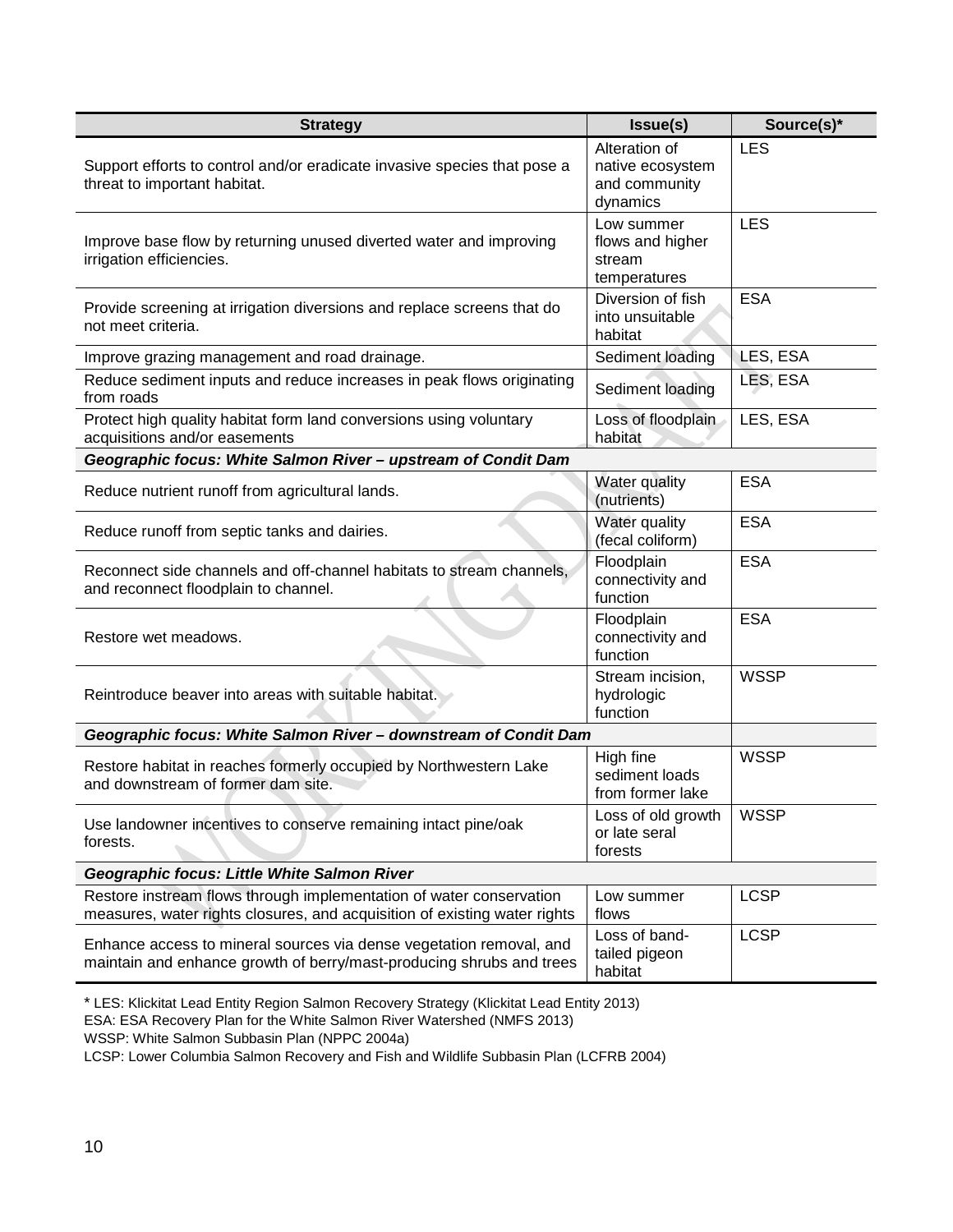In addition to the issue-based strategies and opportunities identified above, the Lower White Salmon National Wild and Scenic River Management Plan defines several goals, summarized below, that would contribute to improvements in ecological functions along the White Salmon River (USFS 1991b).

- Maintain or enhance levels of biological diversity which presently exist, and habitats of sensitive plant and animal species which exist in the management area.
- Prevent introduction of non-native plant or animal species that could adversely affect existing native plants and animals.

The management plan also has goals intended to minimize environmental impacts from construction of new infrastructure and operation of agriculture, forestry, recreation, and other uses.

## <span id="page-16-0"></span>**3.3 WRIA 30 – Klickitat**

### <span id="page-16-1"></span>**3.3.1 Shoreline Conditions**

The majority of WRIA 30 is forested. Historically, fire was a common disturbance in the subbasin. However, fire suppression practices have altered the fire disturbance regime, resulting in changes in vegetative species composition. The Klickitat subbasin plan notes that, "many areas that were historically dominated by fire-dependent communities have been altered through succession to more dense vegetation that is prone to catastrophic fire" (NPCC 2004b). Much of the forestland is managed for commercial timber production. Agricultural land, primarily for pasture, dry-land farming and livestock grazing is present primarily in the Outlet Creek drainage area, along the Little Klickitat River near Goldendale, and in the upper Swale Creek drainage (NPCC 2004b).

Two significant wildlife areas are present in the region: the Klickitat Wildlife Area and Conboy Lake National Wildlife Refuge. The Klickitat Wildlife Area, owned and managed by WDFW, covers approximately 14,000 acres in the western portion of the County. Most of the area borders the Klickitat River and which supports federally listed steelhead, spring Chinook and bull trout.

The Conboy Lake area provides a spring migration area for Canada geese and ducks and wintering use for tundra swans, Canada geese, ducks, and bald eagles. One of three known nesting areas for sandhill cranes in Washington is located in the refuge, as is one of two known populations of Oregon spotted frogs (NPCC 2004b).

The lower 10 miles of the Klickitat River is also designated as part of the National Wild and Scenic Rivers System under Wild and Scenic Rivers Act.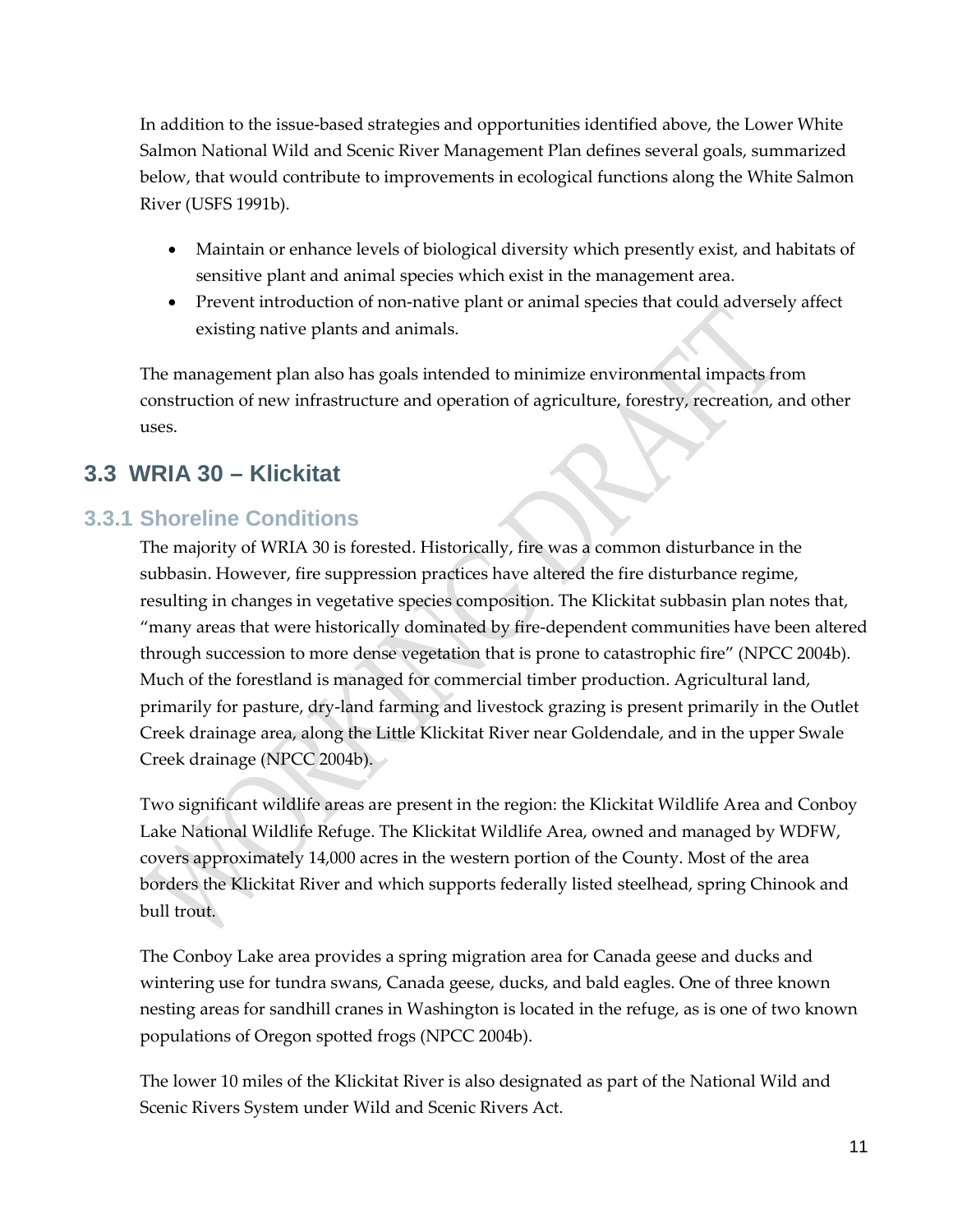Land use-related water quality impacts generally occur as a result of forest practices, agricultural practices or residential or commercial construction. The Little Klickitat River, Swale Creek and the Klickitat River are all on Ecology's 303(d) list of impaired waters. The Little Klickitat River is impaired for dissolved oxygen, pH and bacteria; Swale Creek for dissolved oxygen, pH and temperature; and the Klickitat River for PCBs, Toxaphene, dissolved oxygen and temperature.

WDFW Salmonscape mapping shows fall and spring Chinook salmon distribution in the Klickitat River, including rearing habitat for spring Chinook and spawning habitat for both fall and spring Chinook. Fall and spring Chinook are also documented in the Little Klickitat River, Bowman Creek, Summit Creek, White Creek and Swale Creek. Spring Chinook only are documented in Trout Creek (WDFW 2016a). Bull trout are also documented in portions of the Klickitat River (WDFW 2016a). Coho salmon are documented in the Klickitat River, Synder Creek, Little Klickitat River, Swale Creek, Summit Creek and White Creek, as well as multiple non-shoreline tributaries (WDFW 2016a).

Winter and summer steelhead are also present in WRIA 30. The Klickitat River is mapped as a spawning stream for winter steelhead from the mouth up to Summit Creek with documented presence continuing upstream and in Summit Creek. Presence is presumed in White Creek and is documented in Swale Creek, Snyder Creek, the Little Klickitat River and the lower portion of several non-shoreline tributaries. Spawning is shown in portions of Swale Creek, the Little Klickitat River and lower Bowman Creek (WDFW 2016a). There is documented summer steelhead rearing in the Klickitat River near its mouth, and spawning throughout the rest of the river in the County. There is also documented presence in the lower portion of several Klickitat River tributaries including Snyder Canyon Creek, Mill Creek, Bowman Creek, Trout Creek, White Creek, Summit Creek and Outlet Creek.

The WRIA 30 Watershed Management Plan notes that there are a number of natural migration barriers in the watershed (WPN and Aspect 2005a).

"The Klickitat River flows through a deep, steep walled canyon with historically impassable or marginally passable falls and cascades where the river flows over resistant bedrock. In addition, access to many of the tributaries is restricted because there are impassably high gradients close to the tributary mouths. The most significant natural fish passage barriers and impediments include:

Lyle Falls (River Mile (RM) 2.2) is currently not a barrier to any indigenous salmon or steelhead stocks, but passage at the falls is considered difficult. Historically the Lyle Falls was a barrier to coho salmon and possibly fall Chinook.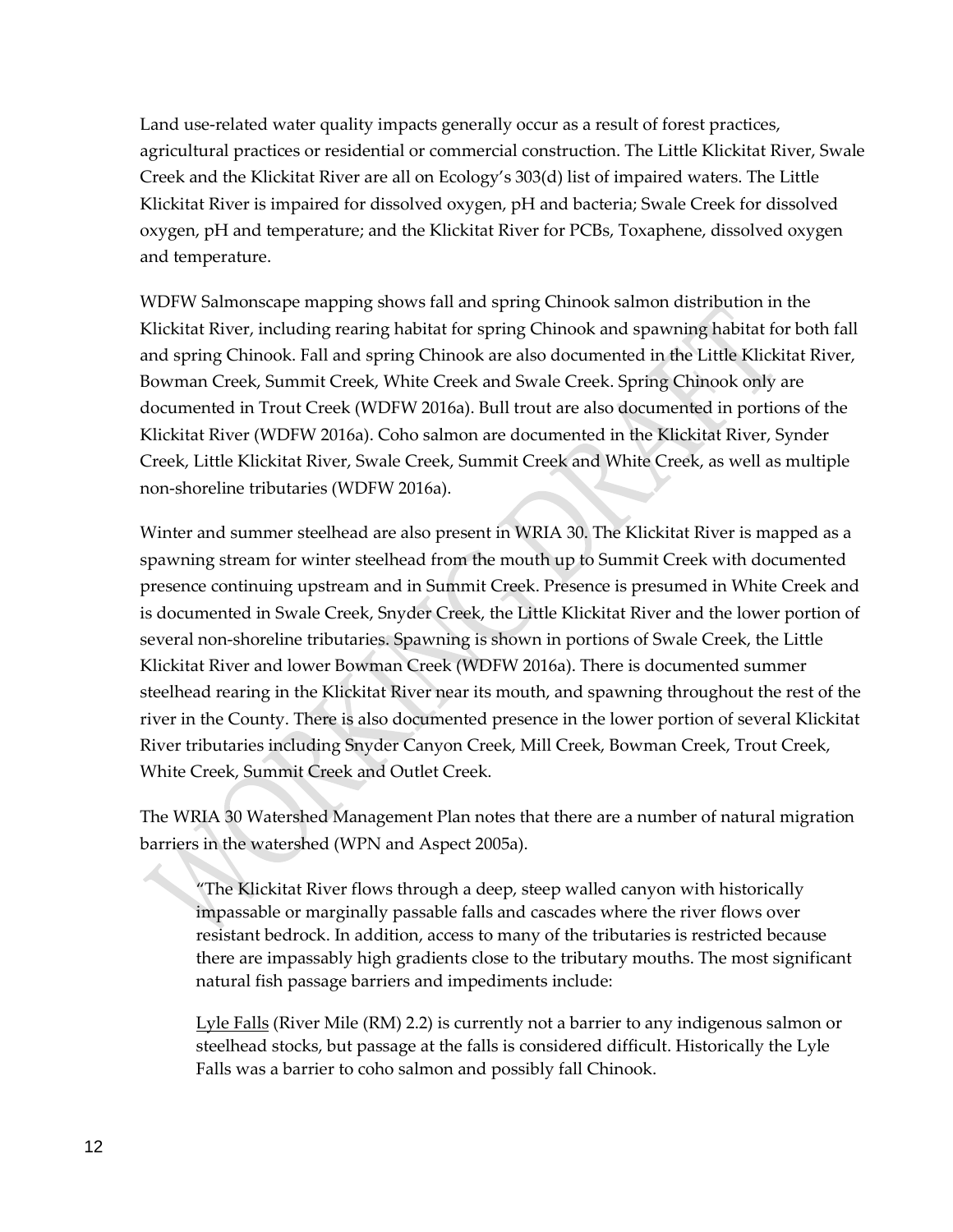Castile Falls (RM 64.0) is a series of 11 falls with an elevation change of 80 feet over onehalf mile. These falls are considered the historical upper limit of anadromous fish usage on the mainstem Klickitat River (Washington State Conservation Commission (WSCC), 1999). Fish passage facilities have been installed at Castile Falls.

Little Klickitat River Falls (RM 6.1) is considered passable by steelhead under some flow conditions. The frequency that the falls is passable is unknown. Larger flow events are probably required to enable passage. Long-term residents have not observed steelhead above the falls, but limited observations of redds suggest that spawning of large fish may have occurred in a high flow year. No documentation is available to determine whether the spawning fish were steelhead that passed the falls or large trout that were stocked by the trout hatchery or escaped from trout ponds (both of which have been documented through communications with residents).

West Fork Klickitat River Falls (RM 0.3 and RM 4.6) is a 15 to 20 foot falls located 0.3 miles upstream of the confluence with the mainstem of the Klickitat River. The falls is likely a passage barrier.

Tributary Falls: Numerous tributaries in the WRIA, such as Outlet Creek, Bowman Creek, Canyon Creek, and Blockhouse Creek, have falls that block passage into upstream habitats.

Results of the reach analysis in the Analysis Report note that the lower portion of Snyder Canyon Creek is one of the most heavily altered shoreline areas in the County. Shorelines have been modified by vegetation removal and impervious surfaces dominate the shorelands as a result of development associated with a previous mill operation. Much of the channel is armored and natural hydrologic, vegetative, habitat and hyporheic functions are all limited. Opportunity exists to conduct shoreline restoration activities on the County owned parcel at the confluence with the Klickitat River.

#### <span id="page-18-0"></span>**3.3.2 Restoration Strategies**

Within the Klickitat Watershed, primary issues identified include loss of riparian vegetation; reduced in-stream flow; reduced in-stream habitat complexity; increase in fine sediment loading; and reduced in-stream habitat availability due to fish passage barriers. Lack of riparian shading has led to elevated water temperatures in the Little Klickitat River basin, for which the Department of Ecology (Ecology) has developed a TMDL. The TMDL also identifies reduced instream flow and increased sediment loading as contributing causes.

Table 3-4 highlights potential restoration strategies and opportunities for the Klickitat River watershed.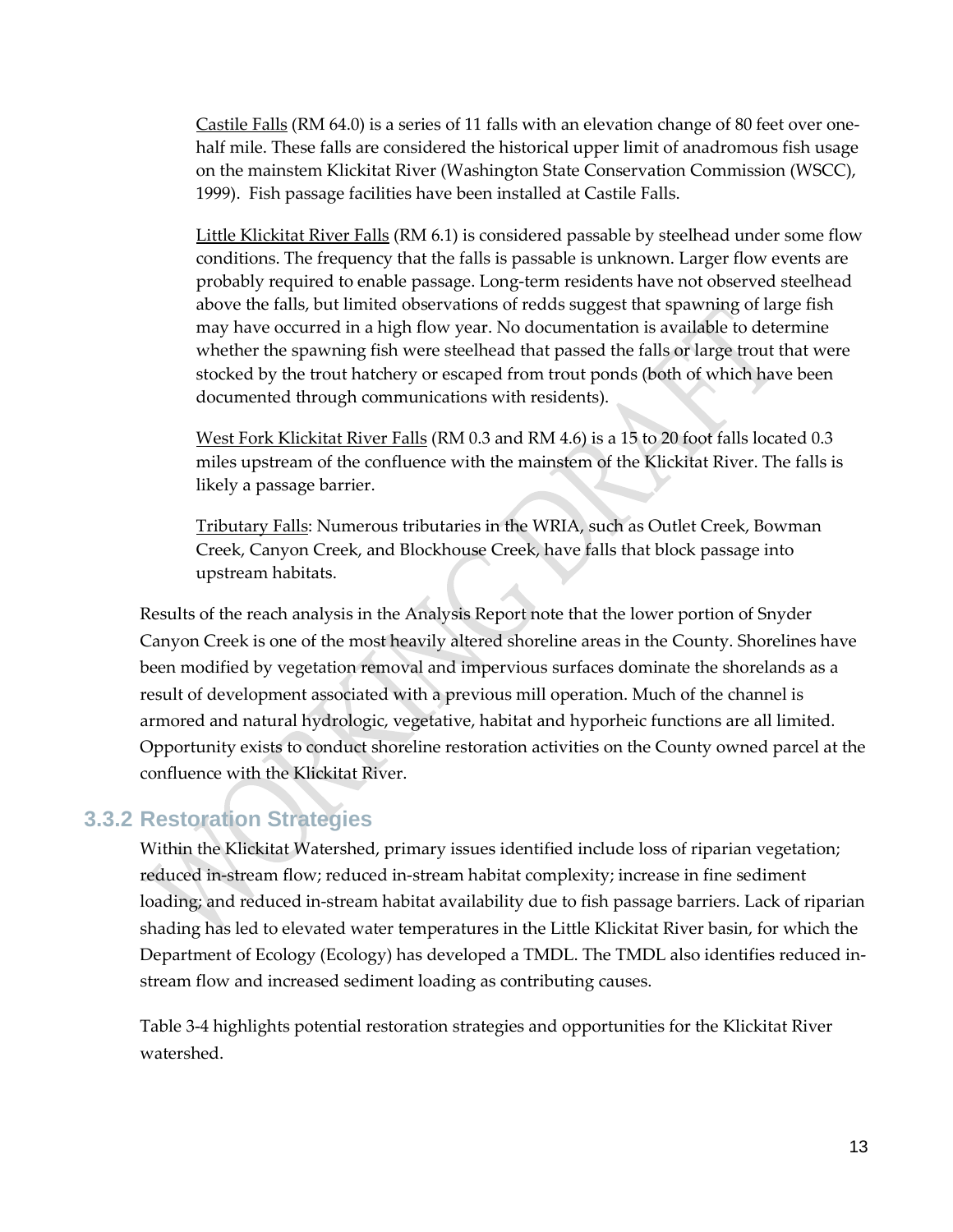<span id="page-19-0"></span>

| Table 3-4. | Klickitat River watershed restoration strategies and opportunities |  |  |  |
|------------|--------------------------------------------------------------------|--|--|--|
|            |                                                                    |  |  |  |

| <b>Strategy</b>                                                                                                                                                                                                                   | Issue(s)                                                                                   | Source(s)*           |
|-----------------------------------------------------------------------------------------------------------------------------------------------------------------------------------------------------------------------------------|--------------------------------------------------------------------------------------------|----------------------|
| Geographic focus: Watershed-wide                                                                                                                                                                                                  |                                                                                            |                      |
| Restore or protect riparian vegetation using landowner incentives such<br>as purchase easements or leases, or federal or state programs that<br>promote riparian conservation.                                                    | Loss of riparian<br>vegetation                                                             | KSP, LES, WRIA<br>30 |
| Reintroduce beavers and reintroduce or plant large woody debris<br>(LWD) where appropriate.                                                                                                                                       | Stream incision,<br>loss of large<br>woody debris                                          | <b>KSP</b>           |
| Continue and enhance riparian weed control efforts.                                                                                                                                                                               | Non-native<br>vegetation in<br>riparian areas                                              | <b>KSP</b>           |
| Implement grazing and livestock management BMPs to minimize<br>riparian disturbance.                                                                                                                                              | Loss of riparian<br>vegetation,<br>sediment                                                | KSP, WRIA 30         |
| Protect functioning floodplain areas, and restore floodplain connectivity<br>by removing fill, pulling back road prism. Relocate, remove, or repair<br>roads that impair hydrologic function. Relocate floodplain infrastructure. | Reduction in<br>floodplain<br>acreage,<br>hydrological<br>alteration, channel<br>incisions | KSP, LES             |
| Increase floodplain, reconnect side channels, and improve floodplain<br>connectivity.                                                                                                                                             | Reduced channel<br>complexity, off-<br>channel habitat,<br>channel evulsion                | LES, KSP             |
| Restore channel roughness and increase pool frequency by placing<br>LWD and other structures.                                                                                                                                     | Low pool<br>frequency,<br>channel<br>complexity,<br>channel incision                       | <b>LES</b>           |
| Remove, repair, or replace barrier culverts                                                                                                                                                                                       | Access to fish<br>habitat                                                                  | <b>LES</b>           |
| <b>Geographic focus: Klickitat River</b>                                                                                                                                                                                          |                                                                                            |                      |
| Revegetate elevated gravel bars (from 1996 floods) and reestablish<br>and/or enhance native vegetation within the floodplain.                                                                                                     | Loss of riparian<br>vegetation,<br>channel evulsion                                        | LES, KSP             |
| Protect intact pine/oak forests using landowner incentives such as<br>purchase easements or leases.                                                                                                                               | Loss of old growth<br>or late seral<br>forests                                             | <b>KSP</b>           |
| Protect remaining important wetlands and, where appropriate, restore<br>habitat to suitable conditions.                                                                                                                           | Loss of wetlands                                                                           | <b>KSP</b>           |
| <b>Geographic focus: Little Klickitat River</b>                                                                                                                                                                                   |                                                                                            |                      |
| Reduce sediment erosion from uplands, including roads, grazed areas,<br>logged areas, and other sources such as construction site, stormwater<br>runoff, and cropland runoff                                                      | Sediment,<br>channel<br>morphology                                                         | <b>TMDL</b>          |
| Restore watershed features that retain moisture in the upper portions of<br>the watershed throughout the year, such as wetlands and naturally<br>occurring ponds, or treed hill slopes with vegetated soil                        | Low summer<br>instream flows,<br>bank stability                                            | <b>TMDL</b>          |
| Increase stream connections to hyporheic zone                                                                                                                                                                                     | Low summer<br>instream flows                                                               | <b>TMDL</b>          |
| Replace antiquated bank stabilization structures with river- and                                                                                                                                                                  | <b>Bank stability</b>                                                                      | <b>TMDL</b>          |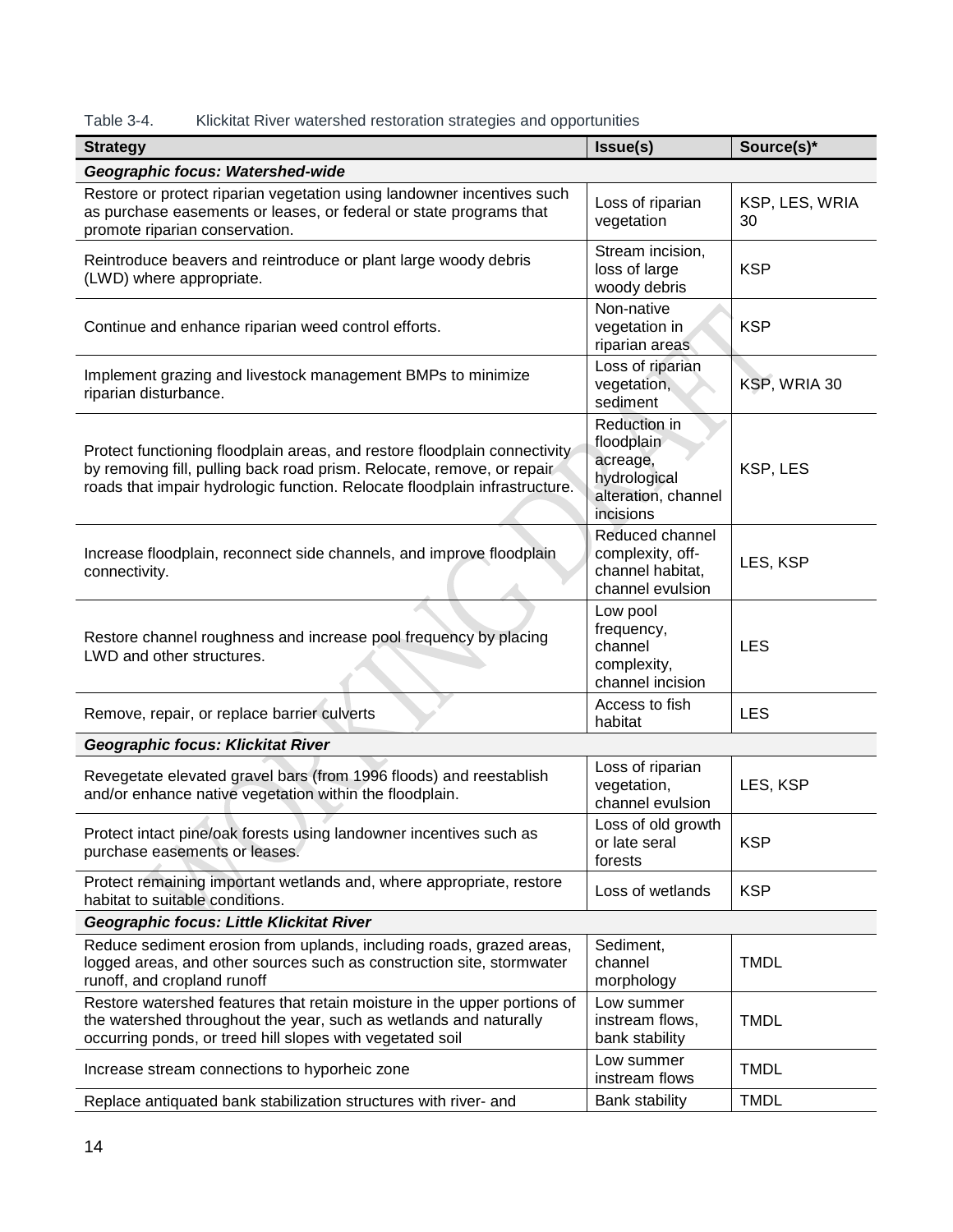| <b>Strategy</b>                                                                                                                          | <b>Issue(s)</b>                                | Source(s)* |
|------------------------------------------------------------------------------------------------------------------------------------------|------------------------------------------------|------------|
| neighbor-friendly bank protection methods                                                                                                |                                                |            |
| Geographic focus: Swale Creek                                                                                                            |                                                |            |
| Modify railroad bed or place structures to facilitate the capture of<br>stream-adjacent sediments that could support riparian vegetation | Temperature                                    | WRIA 30    |
| Protect high quality shrub-steppe habitat from land use conversion, and<br>continue and enhance shrub-steppe weed control programs       | Loss/degradation<br>of shrub-steppe<br>habitat | <b>KSP</b> |

\*KSP: Klickitat Subbasin Plan (NPPC 2004b)

LES: Klickitat Lead Entity Region Salmon Recovery Strategy (Klickitat Lead Entity 2013)

WRIA 30: Klickitat Basin (WRIA 30) Watershed Management Plan (WPN & Aspect Consulting 2005) TMDL: TMDL for Little Klickitat River (Ecology 2005)

In addition to the issue-based strategies and opportunities identified above, the Lower Klickitat River National Wild and Scenic River Management Plan defines several goals, summarized below, that would contribute to improvements in ecological functions along the Klickitat River (USFS 1991a).

- Maintain the river's free-flowing character, with no new bridges, dams, diversion, or other instream structures for flood control or water supply.
- Maintain a non-degradation policy for water quality, and maintain adequate flow levels in the river to protect and allow for resource enhancement.
- Maintain and enhance resident and anadromous fish habitat and populations.
- Maintain the existing character of shorelands and of canyon hillsides, and reduce the potential for impacts from hillside development.
- Identify and conserve rare plants species and communities in the river corridor, and implement a program to identify and conserve significant stands of Oregon white oak.

## <span id="page-20-0"></span>**3.4 Columbia River**

### <span id="page-20-1"></span>**3.4.1 Shoreline Conditions**

The conditions along the Columbia River within shoreline jurisdiction vary from armored roadbed and railroad to industrial development, agriculture, and some open space. Generally functions are limited by armoring along much of the river that limits flow attenuation and instream habitat diversity. Multiple overwater structures are also present. Dam regulation and dredging throughout the Columbia River impact natural hydrologic processes. Functions are higher in the Lyle, Roosevelt and Alderdale areas where armoring is more limited and more vegetated shoreline is present waterward of the railroad. Some backwater areas, wetlands and islands allow for sediment deposition and off-channel habitat.

The railroad limits wildlife dispersal opportunities and riparian vegetation is limited along several of the reaches. However, shrub steppe vegetation and bluffs provide upland habitat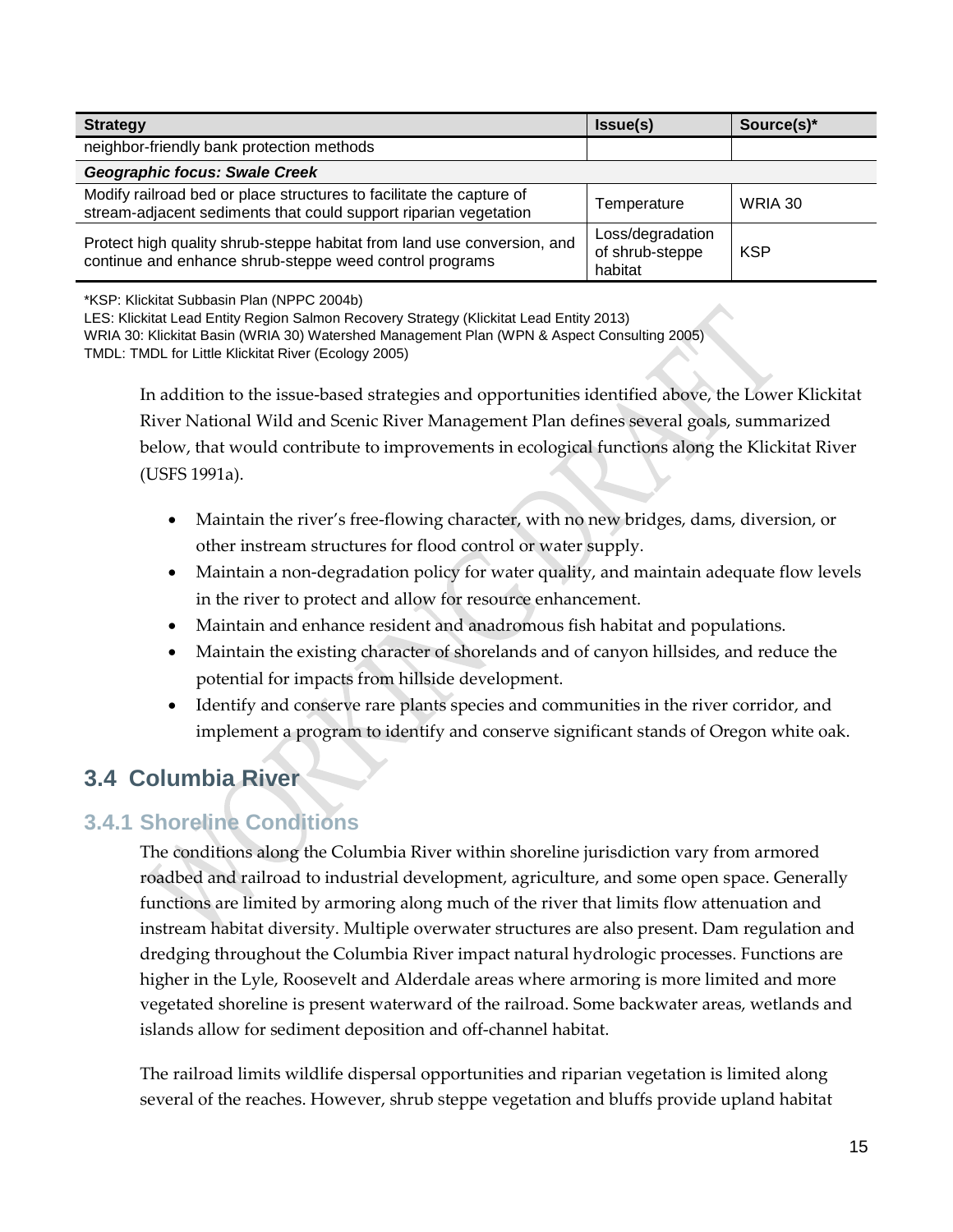value. Anadromous fish use is documented throughout the river. All 13 ESA-listed evolutionary significant units (ESUs) of salmon (*Oncorhynchus* spp.) and steelhead (*O. mykiss*) in the Columbia basin use the mainstem Columbia River for migration to and from freshwater natal areas to the Pacific Ocean (National Marine Fisheries Service (NMFS) 2009).

Environmental contaminants enter the lower mid-Columbia mainstem region through a variety of point and non-point sources. Point sources include outfalls at a variety of agricultural, military, and industrial facilities along the river and major non-point sources including agricultural applications of pesticides, insecticides, and herbicides. Salmonids may uptake contaminants through direct contact or biomagnification through the food chain. In the lower mid-Columbia mainstem water quality is impacted by excessive sedimentation. Contaminants are suspended in sediments and accumulate in the reservoirs behind the dams (NPCC 2004c). The John Day and Dalles Reservoir areas are listed as impaired waterways for several parameters. Category 4 water quality listings for reaches of the Columbia River in Klickitat County include dioxin, total dissolved gas and invasive exotic species. Category 5 listings include 4,4'-DDE, Chlordane, dissolved oxygen, pH, PCBs and temperature.

#### <span id="page-21-0"></span>**3.4.2 Restoration Strategies**

Shoreline functions along the Columbia River are limited by armoring, dam regulation, and dredging. Shoreline and floodplain habitat is fragmented by transportation infrastructure and development. Riparian vegetation is limited, and water quality in the river mainstem is impacted by excessive sedimentation. However, shrub steppe vegetation and bluffs provide upland habitat value. Restoration strategies and opportunities, highlighted in Table 3-5, emphasize riparian vegetation and enhancement of habitats for species of concern.

| <b>Strategy</b>                                                                                                                             | Issue(s)                                                    | Source(s)*    |
|---------------------------------------------------------------------------------------------------------------------------------------------|-------------------------------------------------------------|---------------|
| Manage livestock in such a way as to provide for riparian vegetation<br>restoration.                                                        | Loss of riparian<br>vegetation                              | <b>LCSP</b>   |
| Restrict access to known western pond turtle sites                                                                                          | Increased human<br>disturbance of<br>western pond<br>turtle | <b>LCSP</b>   |
| Remove bullfrog and non-native fish from occupied sites and control<br>current bullfrog and non-native fish occupation in potential habitat | Loss of western<br>pond turtle habitat                      | <b>LCSP</b>   |
| Screen all irrigation pumps                                                                                                                 | Diversion of fish<br>into unsuitable<br>habitat             | <b>LMCMSP</b> |
| Increase floodplain and channel roughness and reconnect side<br>channels                                                                    | Sediment load,<br>floodplain<br>hydrology                   | <b>LMCMSP</b> |
| Relocate floodplain infrastructure                                                                                                          | Sediment load,<br>floodplain<br>hydrology                   | <b>LMCMSP</b> |

<span id="page-21-1"></span>Table 3-5. Columbia River restoration strategies and opportunities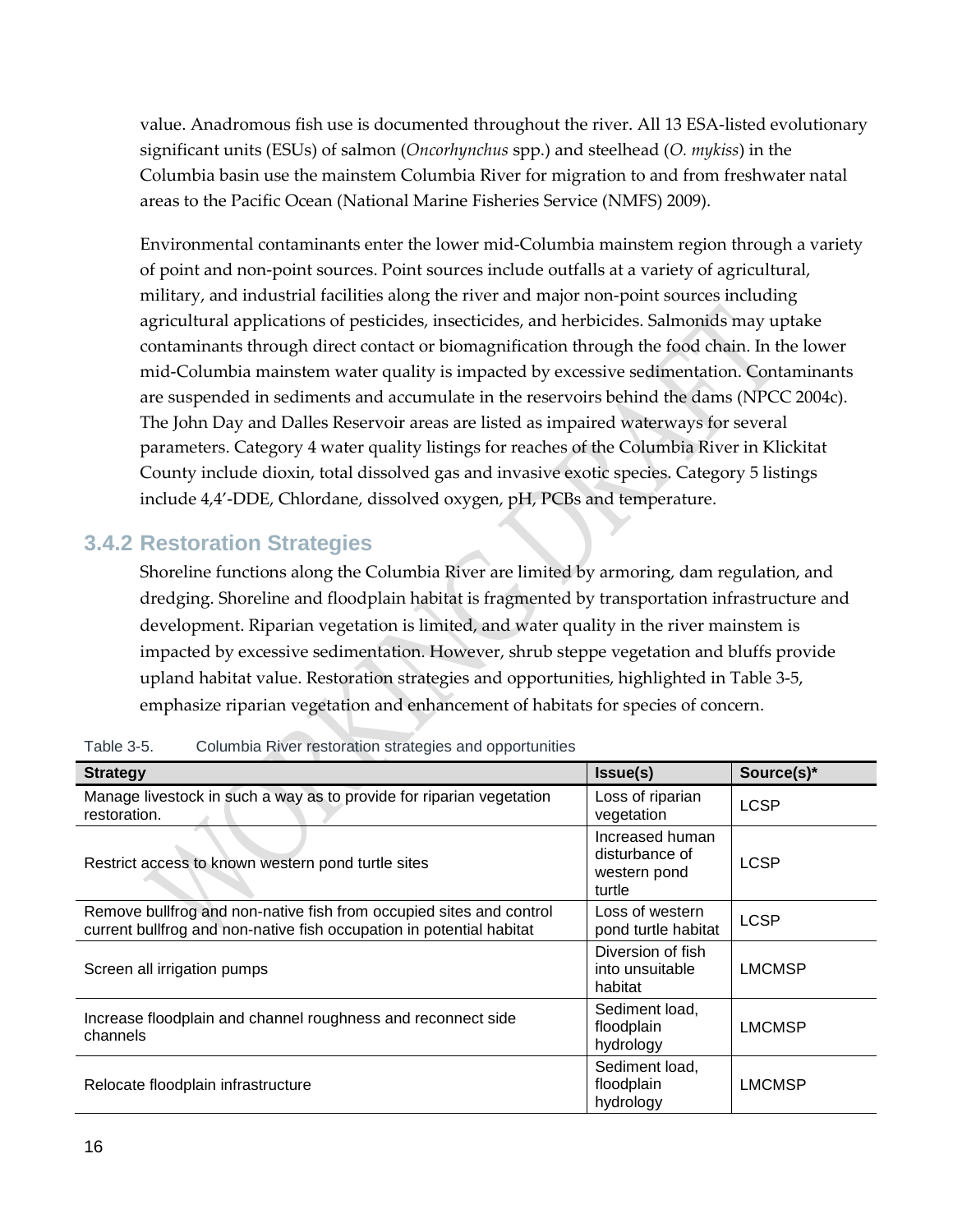| <b>Strategy</b>                                                                                     | lssue(s)                                  | Source(s)* |
|-----------------------------------------------------------------------------------------------------|-------------------------------------------|------------|
| Reestablish and/or enhance native vegetation in the floodplain, and<br>introduce LWD as appropriate | Sediment load,<br>floodplain<br>hydrology | LMCMSP     |

\*LCSP: Lower Columbia Salmon Recovery and Fish and Wildlife Subbasin Plan (LCFRB 2004) LMCMSP: Lower Mid-Columbia Mainstem (including Rock Creek) Subbasin Plan (NPPC 2004c)

In addition to the issue-based strategies and opportunities identified above, the Management Plan for the Columbia River Gorge National Scenic Area defines several enhancement objectives, summarized below, that would contribute to improvements in ecological functions along the Columbia River (Columbia River Gorge Commission 2011).

- Enhance soil water retention and reduce runoff. Give preference to use of native species.
- Protect existing oak woodlands using landowner incentives, acquisition of sensitive stands, and easements.
- Enhance and protect wildflower habitats.
- Restore anadromous fish runs.
- Conserve winter range and conserve and enhance non-game wildlife habitat.
- Enhance waterfowl and shallow-water fish habitat.
- Restore and enhance wetlands and riparian areas, including revegetation and stream channel improvements for wildlife and fish habitats.
- Encourage the use of fire to restore and perpetuate natural ecosystems.

## <span id="page-22-0"></span>**IMPLEMENTATION**

## <span id="page-22-1"></span>**4.1 Restoration Partners and Ongoing Programs**

#### Note to reader: Additional information requested to help identify key resources.

Many agencies and organizations are actively engaged in the restoration and protection of shoreline ecological functions throughout Klickitat County. Partners include local, state, and federal agencies, non-governmental organizations, private companies, and private landowners. The following section provides a brief description of these entities and their key plans and programs in Klickitat County.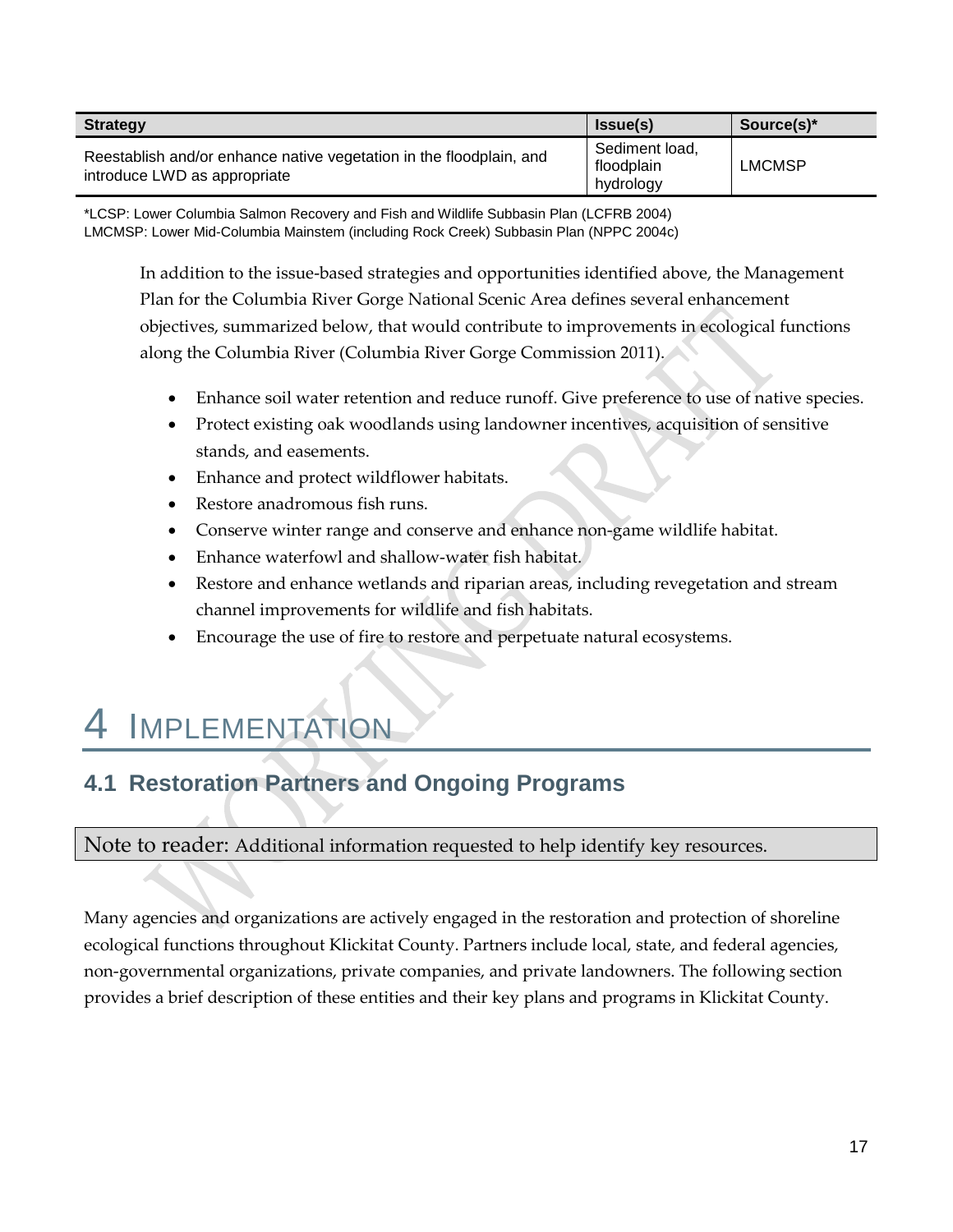### <span id="page-23-0"></span>**4.1.1 Local and Regional Agencies and Quasi-Governmental Organizations**

#### **Northwest Power and Conservation Council (NPCC)**

The Pacific Northwest Electric Power Planning and Conservation Act of 1980 authorized the NPCC to develop and maintain a regional power plan and fish and wildlife program to balance the Northwest's energy and environment needs. The NPCC is comprised of representatives from Idaho, Montana, Oregon, and Washington. The NPCC's Columbia River Basin Fish and Wildlife Program directs investment of electricity revenues into projects that improve fish passage at hydropower dams, acquire and improve fish and wildlife habitat, boost fish production using hatcheries, and implement adaptive management of these actions. Actions developed under the Columbia River Basin Fish and Wildlife Program are implemented by the Bonneville Power Administration, the Corps, the Bureau of Reclamation, and the Federal Energy Regulatory Commission.

#### **KEY DOCUMENTS**

[Columbia River Basin Fish and Wildlife Program](https://www.nwcouncil.org/media/7148624/2014-12.pdf) (NPCC 2014). This document describes in detail the Columbia River Basin Fish and Wildlife Program as developed by the NPCC, including a vision for the Columbia River Basin; the scientific foundation of the Columbia River Basin Fish and Wildlife Program; its restoration goals, objectives, and strategies; and an implementation and adaptive management plan.

Subbasin plans were adopted by the NPCC as part of the Columbia River Basin Fish and Wildlife Program. These include plans for the [Klickitat](https://www.nwcouncil.org/fw/subbasinplanning/klickitat/plan) and [White Salmon](https://www.nwcouncil.org/fw/subbasinplanning/bigwhitesalmon/plan) subbasins (NPCC 2004a and 2004b).

#### **Columbia River Gorge Commission**

The Columbia River Gorge Commission was established in 1987 by Washington and Oregon to develop and implement policies and programs that protect and enhance the scenic, natural, cultural and recreational resources of the Gorge, while encouraging growth within the existing urban areas. The Gorge Commission works with the U.S. Forest Service to set policy for protecting the non-federal lands in the Gorge. Development within the Columbia River Gorge National Scenic Area is subject to land use regulations set by the Columbia River Gorge Commission. The management plan and land use regulations increase protection of undeveloped areas along the Columbia River shoreline in Klickitat County.

#### **KEY DOCUMENTS**

[Columbia River Gorge National Scenic Area Management Plan](http://www.gorgecommission.org/management-plan/plan/) (Columbia River Gorge Commission 2011). The Management Plan for the Columbia River Gorge National Scenic Area defines several enhancement objectives that would contribute to improvements in ecological functions along the Columbia River.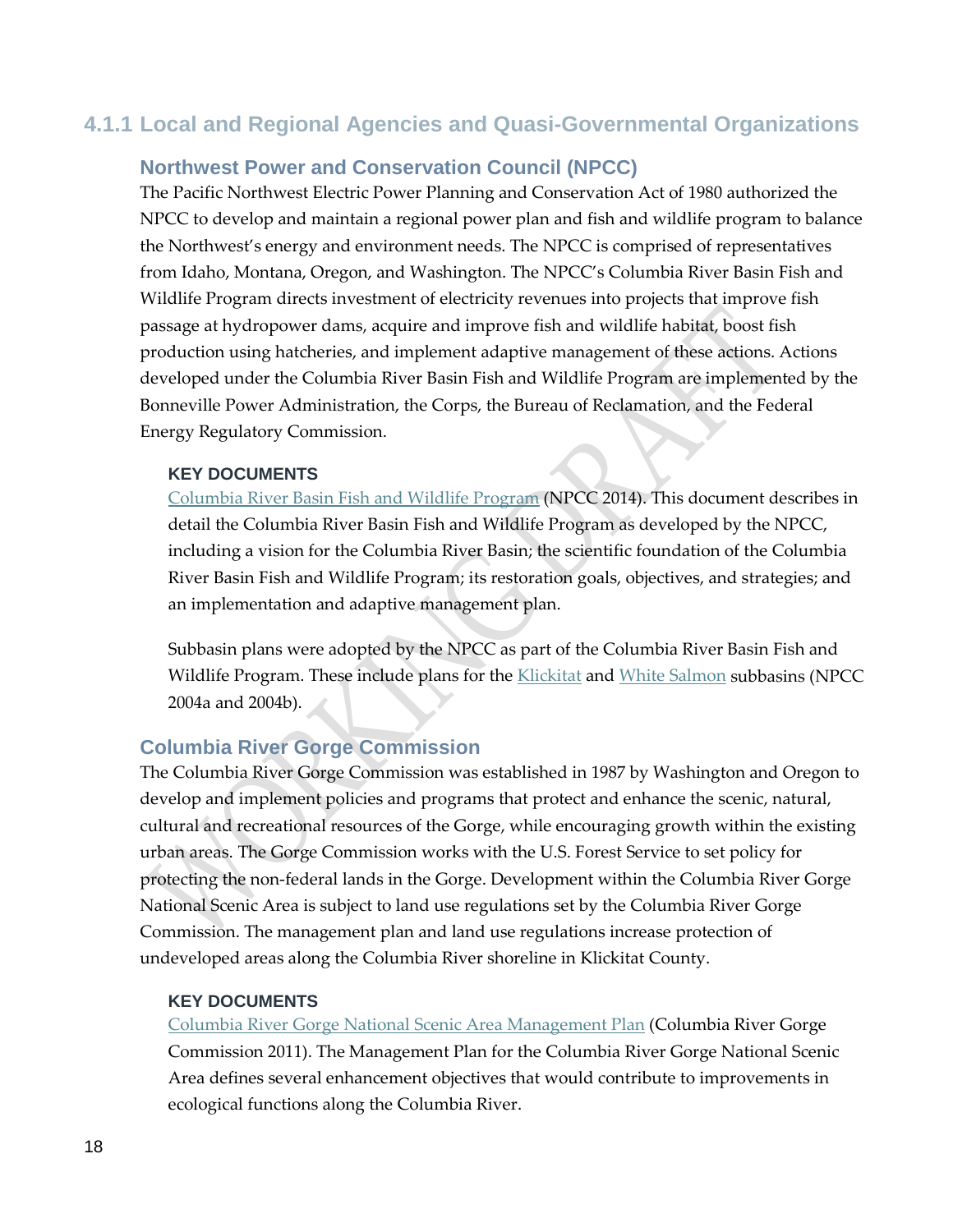#### **Conservation Districts: Central Klickitat, Underwood and Eastern Klickitat**

Three conservation districts are acting within Klickitat County: Underwood Conservation District, Central Klickitat Conservation District and Eastern Klickitat Conservation District, serving the western, central and eastern portions of the County, respectively. The districts work with landowners and land managers interested in implementing conservation practices. They provide technical assistance, cost-share assistance, monitoring, and community involvement and education to local stakeholders within their district.

### <span id="page-24-0"></span>**4.1.2 State Agencies**

#### **Washington Department of Ecology (Ecology)**

The mission of Ecology is to protect, preserve, and enhance Washington's environment, and to promote the wise management of our air, land, and water for the benefit of current and future generations. Ecology is an active partner in monitoring and improving water quality conditions in accordance with Total Maximum Daily Loads (TMDLs) in the county. Staff from Ecology provide technical support and regulatory assistance to the county and its restoration partners when needed. The agency also houses the Washington Conservation Corps (WCC), a component of the federal AmeriCorps program devoted to preservation and enhancement of natural resources. The WCC is a partner in the county's Conservation Enhancement Reserve Program.

#### **KEY DOCUMENTS**

[Little Klickitat River Watershed Temperature Total Maximum Daily Load: Detailed](https://fortress.wa.gov/ecy/publications/SummaryPages/0410075.html)  [Implementation Plan](https://fortress.wa.gov/ecy/publications/SummaryPages/0410075.html) (Ecology 2005). This document provides direction to restore stream temperatures throughout the Little Klickitat River Watershed.

#### **Washington Department of Fish and Wildlife (WDFW)**

In addition to its role reviewing applications for in-water work and issuing Hydraulic Project Approvals, the WDFW develops management plans for Washington's Priority Habitats and Species. The WDFW also leads the state in resolving fish passage barrier problems through the Fish Passage Program, supporting public, state, and local agencies in their efforts to prioritize and fund fish passage barrier repairs across the state.

#### **KEY DOCUMENTS**

[Fish Passage Barrier and Surface Water Diversion Screening Assessment and Prioritization](http://wdfw.wa.gov/publications/00061/)  [Manual](http://wdfw.wa.gov/publications/00061/) (WDFW 2009). The manual provides a standardized, science-based methodology to evaluate and prioritize for correction fish barriers such as road crossings, instream features, dams, fishways, and other human-made instream structures.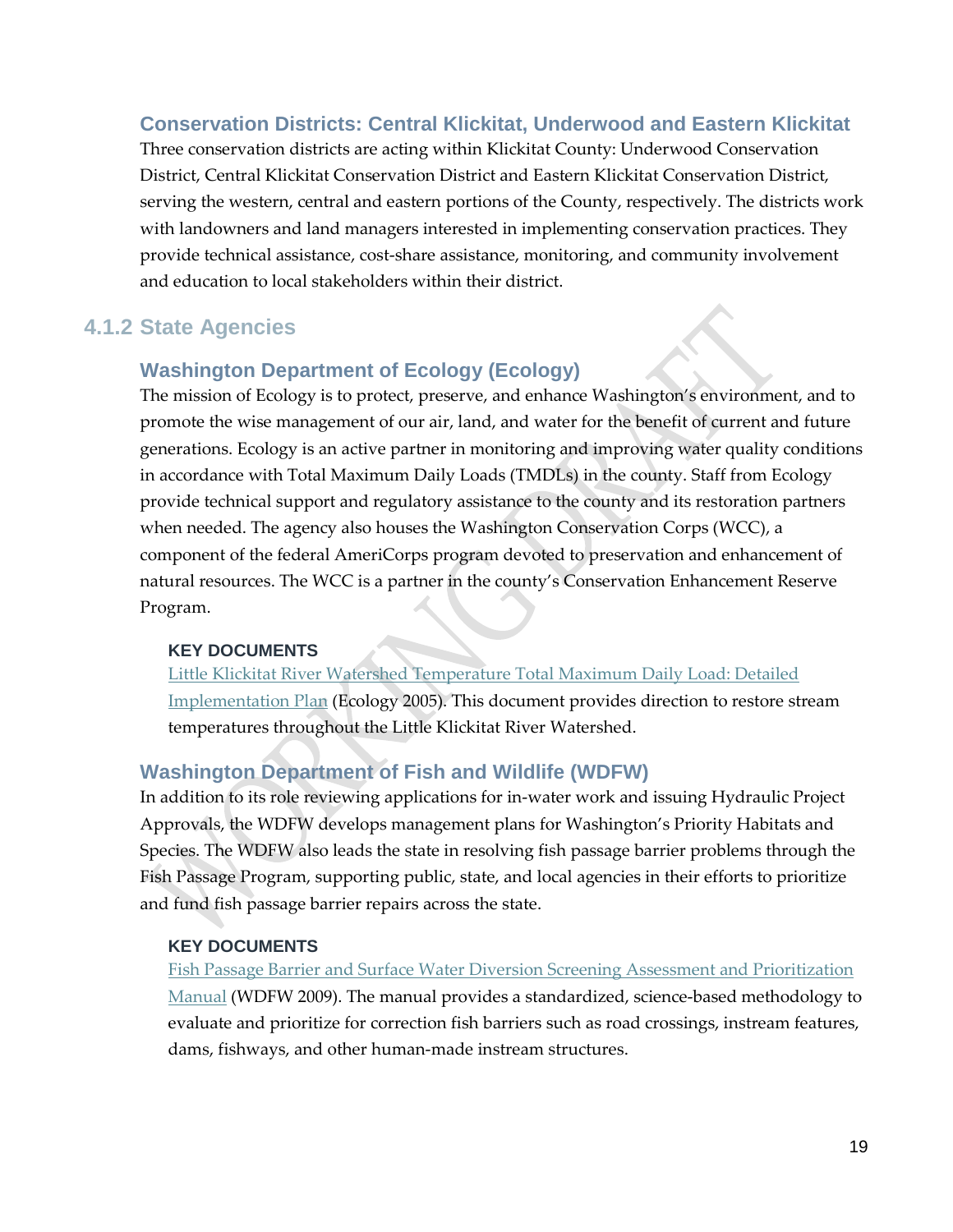#### **Washington Department of Natural Resources (WDNR)**

The WDNR owns and manages approximately five million acres of tidelands, forestlands, rangelands, and agriculture lands in Washington State. WDNR manages these lands for revenue, outdoor recreation, and habitat for native fish and wildlife. The WDNR is responsible for managing forest practices in Washington State through the Forest Practices Program. The Forest Practices Program and rules require the maintenance and restoration of aquatic and riparian habitat. The agency's Aquatic Restoration Program works to restore, enhance, create, and protect healthy ecological conditions in freshwater, saltwater, and estuarine aquatic systems through partnerships with agencies and organizations. WDNR provides funds, permit assistance, planning, and technical assistance for project partnerships.

#### **Washington State Conservation Commission**

The Washington State Conservation Commission is the coordinating state agency for Washington's 45 conservation districts, including the three conservation districts operating in Klickitat County (Underwood, Central Klickitat and Eastern Klickitat). The Conservation Commission works with districts to provide incentive-based programs for conservation implementation, including the Conservation Reserve Enhancement Program, the Irrigation Efficiencies Grant Program, Water Quality Grants, and the Voluntary Stewardship Program. The Conservation Commission also maintains the Conservation Practice Data System, a database for internally tracking conservation projects on private land.

#### **Washington State Recreation and Conservation Office**

The Recreation and Conservation Office (RCO) manages grant programs to create outdoor recreation opportunities, protect high quality wildlife habitat and farmland, and aid salmon recovery. The RCO supports the Salmon Recovery Funding Board (SRFB) and maintains the [Habitat Work Schedule,](http://hws.ekosystem.us/) the online mapping and project tracking tool for habitat protection and restoration projects included in Washington's Salmon Recovery Lead Entity Program.

## <span id="page-25-0"></span>**4.1.3 Federal Agencies and Organizations**

### **U.S. Department of Agriculture (USDA)**

Through its Farm Service Agency (FSA) and Natural Resources Conservation Service (NRCS), the USDA manages several conservation programs and provides partnership in the form of funding, technical assistance, and conservation planning. FSA programs include the Conservation Reserve Program, the Conservation Reserve Enhancement Program, and the Farmable Wetlands Program. NRCS programs include the Environmental Quality Incentives Program, the Wildlife Habitat incentive Program, and the Conservation Stewardship Program.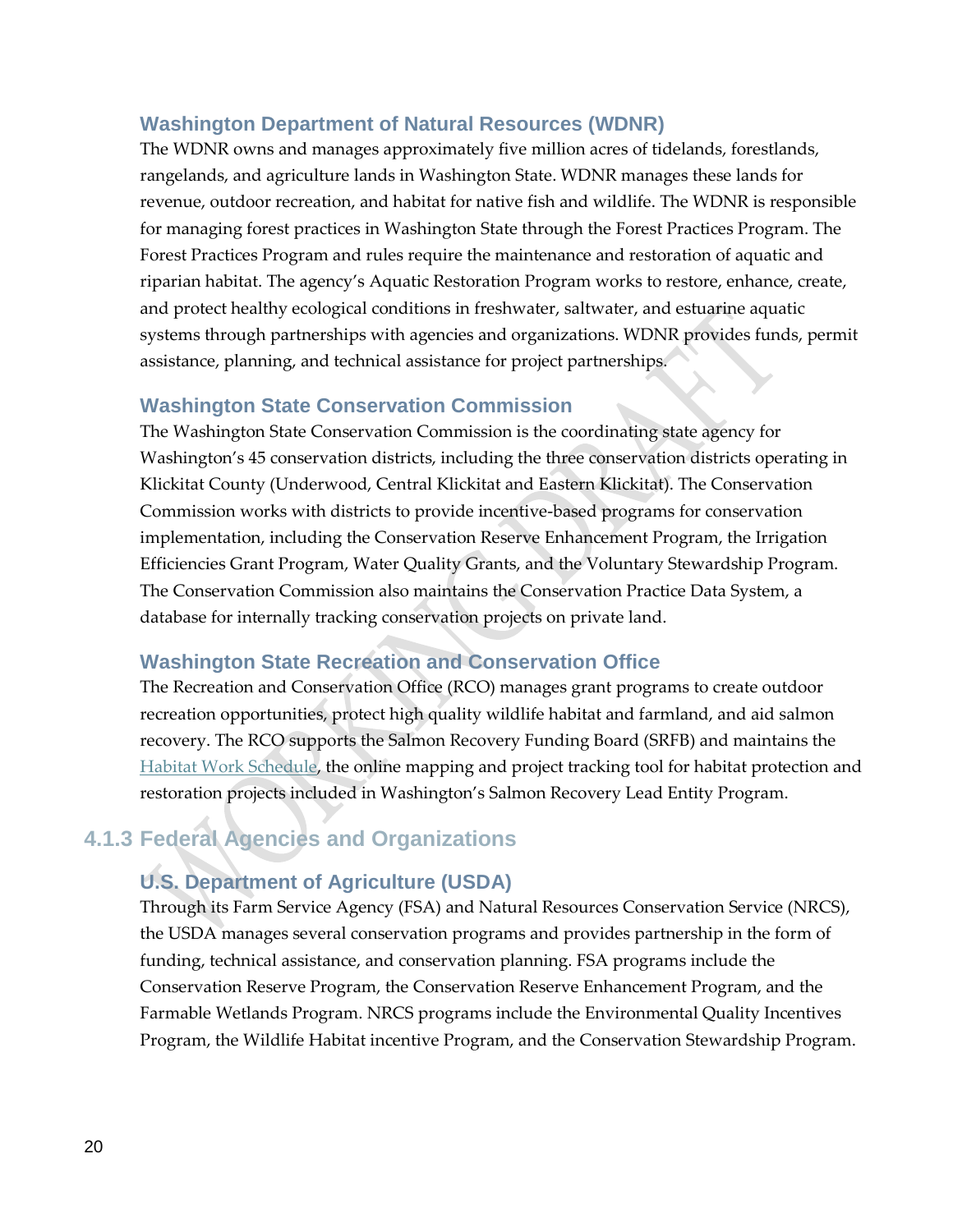#### **U.S. Fish and Wildlife Service (USFWS)**

The USFWS manages the Conboy Lake National Wildlife Refuge (NWR) in the Glenwood Valley/Camas Prairie area. The refuge is managed as part of the Mid-Columbia River National Wildlife Refuge Complex and contains approximately 5,000 acres of marsh, meadows, grasslands, and forest. The area provides a spring migration area for Canada geese and ducks and wintering use for tundra swans, Canada geese, ducks, and bald eagles. One of three known nesting areas for sandhill cranes in Washington is located in the refuge, as is one of two known populations of Oregon spotted frogs.

#### **National Marine Fisheries Service (NMFS)**

The National Marine Fisheries Services, also known as NOAA Fisheries is an office of the National Oceanic and Atmospheric Administration (NOAA) which is responsible for the stewardship of the nation's ocean resources and their habitat. The West Coast Region office leads the development and implementation of recovery plans for salmon and steelhead species listed under the Endangered Species Act.

#### **KEY DOCUMENTS**

[ESA Recovery Plan for the White Salmon River Watershed,](http://www.westcoast.fisheries.noaa.gov/publications/recovery_planning/salmon_steelhead/domains/willamette_lowercol/lower_columbia/final_plan_documents/white_salmon_recovery_plan__june_2013.pdf) appended to the [Recovery Plan](http://www.westcoast.fisheries.noaa.gov/publications/recovery_planning/salmon_steelhead/domains/willamette_lowercol/lower_columbia/final_plan_documents/final_lcr_plan_june_2013_-corrected.pdf)  [for Lower Columbia River Salmon and Steelhead](http://www.westcoast.fisheries.noaa.gov/publications/recovery_planning/salmon_steelhead/domains/willamette_lowercol/lower_columbia/final_plan_documents/final_lcr_plan_june_2013_-corrected.pdf) (NMFS 2013).

#### **U.S. Forest Service**

In addition to the Columbia River Gorge National Scenic Area (see Section 4.1.1), the U.S. Forest Service manages two Wild and Scenic Rivers in Washington State, both in Klickitat County. The lower Klickitat and lower White Salmon Rivers have received this special designation. The National Wild and Scenic Rivers System was created by Congress in 1968 to preserve rivers with outstanding natural, cultural, and recreational values in a free-flowing condition for future generations.

#### **KEY DOCUMENTS**

[Lower Klickitat River Wild and Scenic River Management Plan](http://www.fs.usda.gov/Internet/FSE_DOCUMENTS/stelprd3844636.pdf) (U.S. Forest Service 1991a), [Lower White Salmon River Wild and Scenic River Management Plan](http://www.fs.usda.gov/Internet/FSE_DOCUMENTS/stelprd3844635.pdf) (U.S. Forest Service 1991b).

#### **Bonneville Power Administration (BPA) and U.S. Army Corps of Engineers (Corps)**

Together with the Corps and the Bureau of Reclamation, the BPA runs the Federal Columbia River Power System (FCRPS). The FCRPS comprises 31 federally owned multipurpose dams on the Columbia and its tributaries. In addition to generating hydroelectric power for the region, the dams are operated to protect migrating fish and to supply irrigation water. In 2008, the National Oceanic and Atmospheric Administration (NOAA) published a Biological Opinion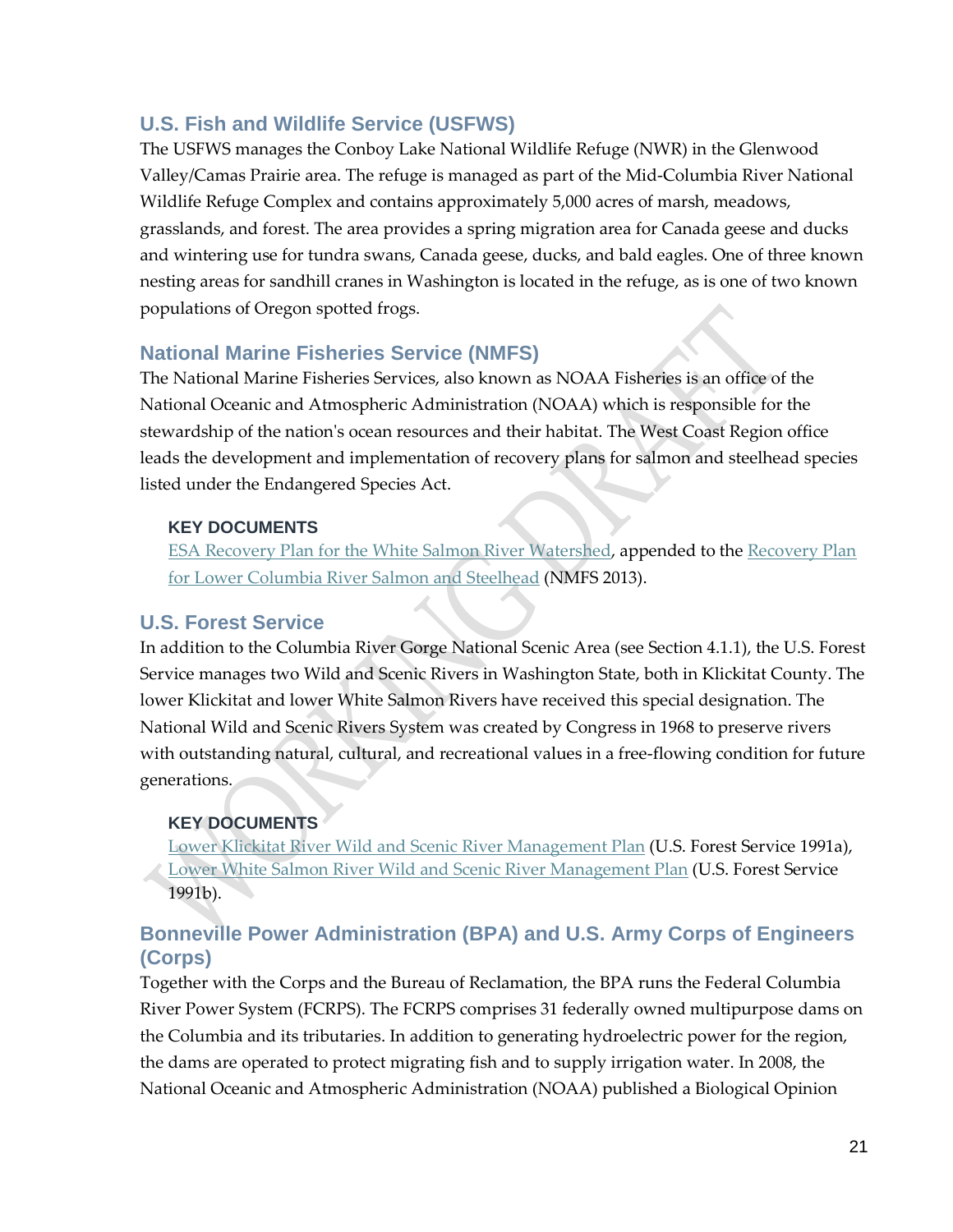requiring mitigation and protection measures for ESA listed species affected by the FCRPS. The requirements include dam modifications as well as improvements to tributary and estuarine habitats to promote salmon survival.

#### **KEY DOCUMENTS**

[ESA Federal Columbia River Power System 2014-2018 Implementation Plan](http://www.salmonrecovery.gov/docs/FCRPS_IP_2014-1-10.pdf) (2013). This implementation plan describes the actions that the BPA, Corps, and Bureau of Reclamation will complete from 2014 through 2018 to improve salmon and steelhead survival under the ESA, as required by the Biological Opinion.

#### <span id="page-27-0"></span>**4.1.4 Tribes**

#### **Yakama Indian Nation**

The Yakama Indian Nation (YIN) occupies a portion of the central and northern areas of the County. As a sovereign nation, the YIN has its own zoning and environmental provisions that apply within the reservation. The County has no authority on reservation lands. The YIN's Department of Natural Resources works to manage and co-manage natural resources on reservation lands, in Ceded Area, and at Usual and Accustomed Sites in accordance with YIN Treaty Rights.

Yakama Nation Fisheries is a program that was established in 1983 which employs "scientific expertise in concert with traditional ecological knowledge to develop innovative projects and partnerships credited with restoring culturally important fish runs in the Columbia River". They lead and partner on numerous restoration projects throughout the basin.

#### **Columbia River Inter-Tribal Fish Commission (CRITFC)**

The CRITFC coordinates management policy and provides fisheries technical services for the Yakama, Warm Springs, Umatilla, and Nez Perce tribes.

#### **KEY DOCUMENTS**

[Spirit of the Salmon: Wy-kan-ush-mi Wa-kish-wit](http://plan.critfc.org/2013/spirit-of-the-salmon-plan/about-spirit-of-the-salmon/) (CRITFC 2014). This plan uses both modern science and traditional tribal knowledge to provide a roadmap for restoring salmon, lamprey, and sturgeon populations in the Columbia River basin.

### <span id="page-27-1"></span>**4.1.5 Non-Governmental Organizations**

#### **The Freshwater Trust**

The Freshwater Trust is a non-profit organization that works to preserve and restore freshwater ecosystems. The organization is headquartered in Portland, Oregon, and implements flow and habitat restoration projects throughout the region. Restoration activities include placement of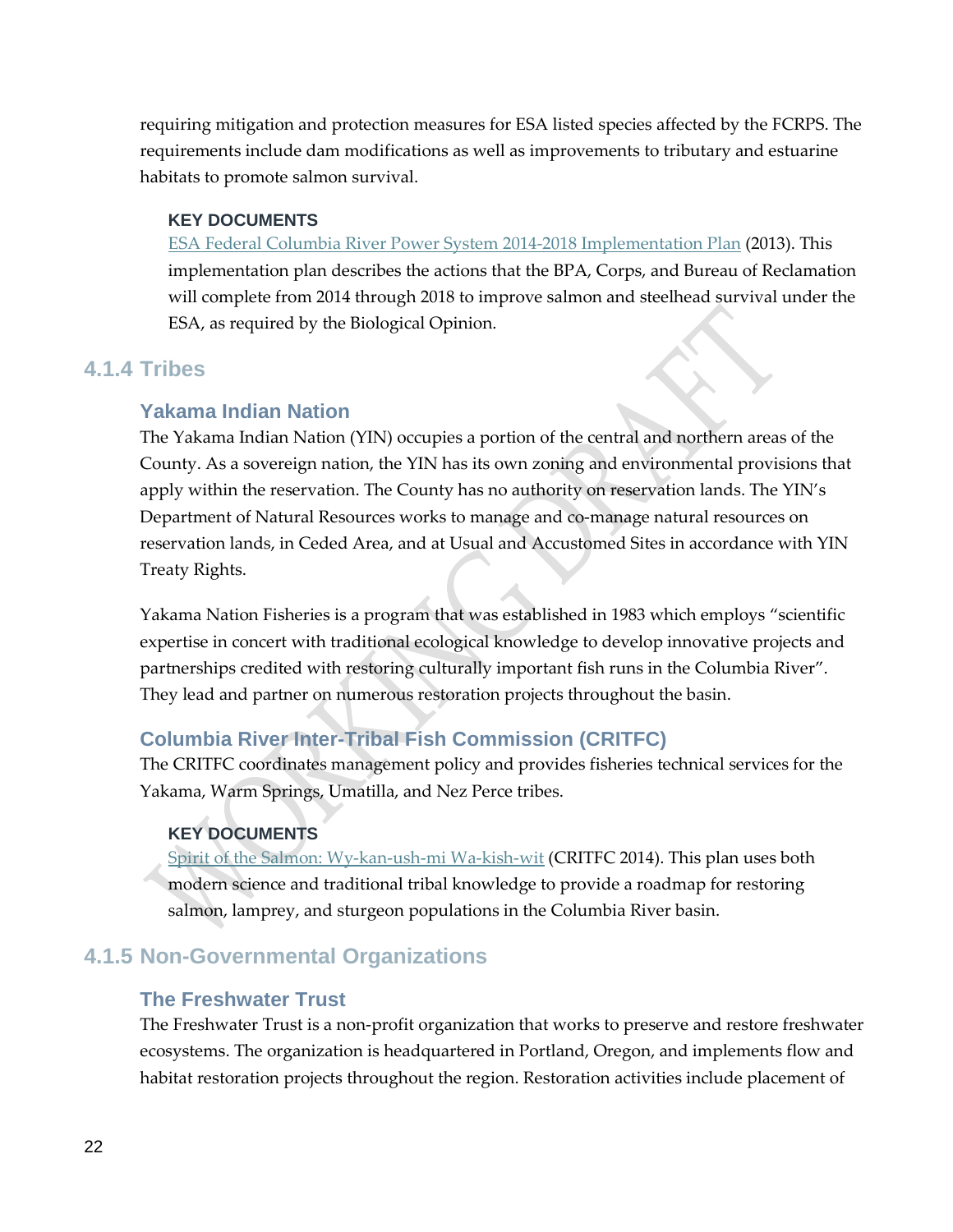large woody debris, stream realignment and reconnection, riparian plantings, water quality trading, agricultural BMP consulting, and many others.

### **Washington Water Trust**

Washington Water Trust is a non-regulatory, non-profit organization that uses voluntary, market-based transactions and cooperative partnerships to improve and protect stream flows and water quality throughout Washington State.

## <span id="page-28-0"></span>**4.2 Funding Mechanisms**

Funding to support restoration and protection of shoreline ecological functions is available through grants from federal, state, and private entities. Various grant opportunities that may support restoration and protection activities in Klickitat County are listed in Tables 4-1 (public funding) and 4-2 (private funding).

| <b>AGENCY</b>                                                                                              | <b>GRANT NAME</b>                                                                    | <b>DESCRIPTION</b>                                                                                                                                                                            |
|------------------------------------------------------------------------------------------------------------|--------------------------------------------------------------------------------------|-----------------------------------------------------------------------------------------------------------------------------------------------------------------------------------------------|
| <b>U.S. Fish and Wildlife</b><br><b>Service</b>                                                            | Cooperative Endangered<br><b>Species Conservation Fund</b><br>(Section 6 of the ESA) | Grants to states to participate in a wide array<br>of voluntary conservation projects for<br>candidate, proposed, and listed species.                                                         |
|                                                                                                            | Partners for Fish and Wildlife<br>Restoration                                        | Technical assistance and cost-share<br>incentives to private landowners to restore<br>fish and wildlife habitats.                                                                             |
|                                                                                                            | <b>Fisheries Restoration and</b><br><b>Irrigation Mitigation Program</b>             | Funds governments and tribes to install fish<br>screens and fish passage improvements<br>associated with water diversions.                                                                    |
| <b>Bonneville Power</b><br>Administration                                                                  | <b>Bonneville Power</b><br>Administration                                            | Funds salmon restoration and monitoring<br>projects.                                                                                                                                          |
| <b>U.S. Department of</b><br><b>Agriculture Natural</b><br><b>Resources Conservation</b><br><b>Service</b> | <b>Agricultural Conservation</b><br><b>Easement Program</b>                          | Provides financial and technical assistance to<br>help tribes, governments, and non-<br>governmental organizations conserve<br>agricultural lands and wetlands and their<br>related benefits. |
| <b>Washington Department of</b><br><b>Ecology</b>                                                          | Floodplains by Design                                                                | Funding for projects that restore floodplain<br>habitat and reduce flooding risks.                                                                                                            |
|                                                                                                            | <b>Watershed Planning Act</b>                                                        | Funding for local development of watershed<br>plans for managing water resources and for<br>protecting existing water rights.                                                                 |
|                                                                                                            | <b>Centennial Grants</b>                                                             | Funds water quality infrastructure and<br>projects to control non-point-source<br>pollution.                                                                                                  |

<span id="page-28-1"></span>Table 4-1. A partial list of potential public funding sources for restoration and protection of shoreline ecological functions.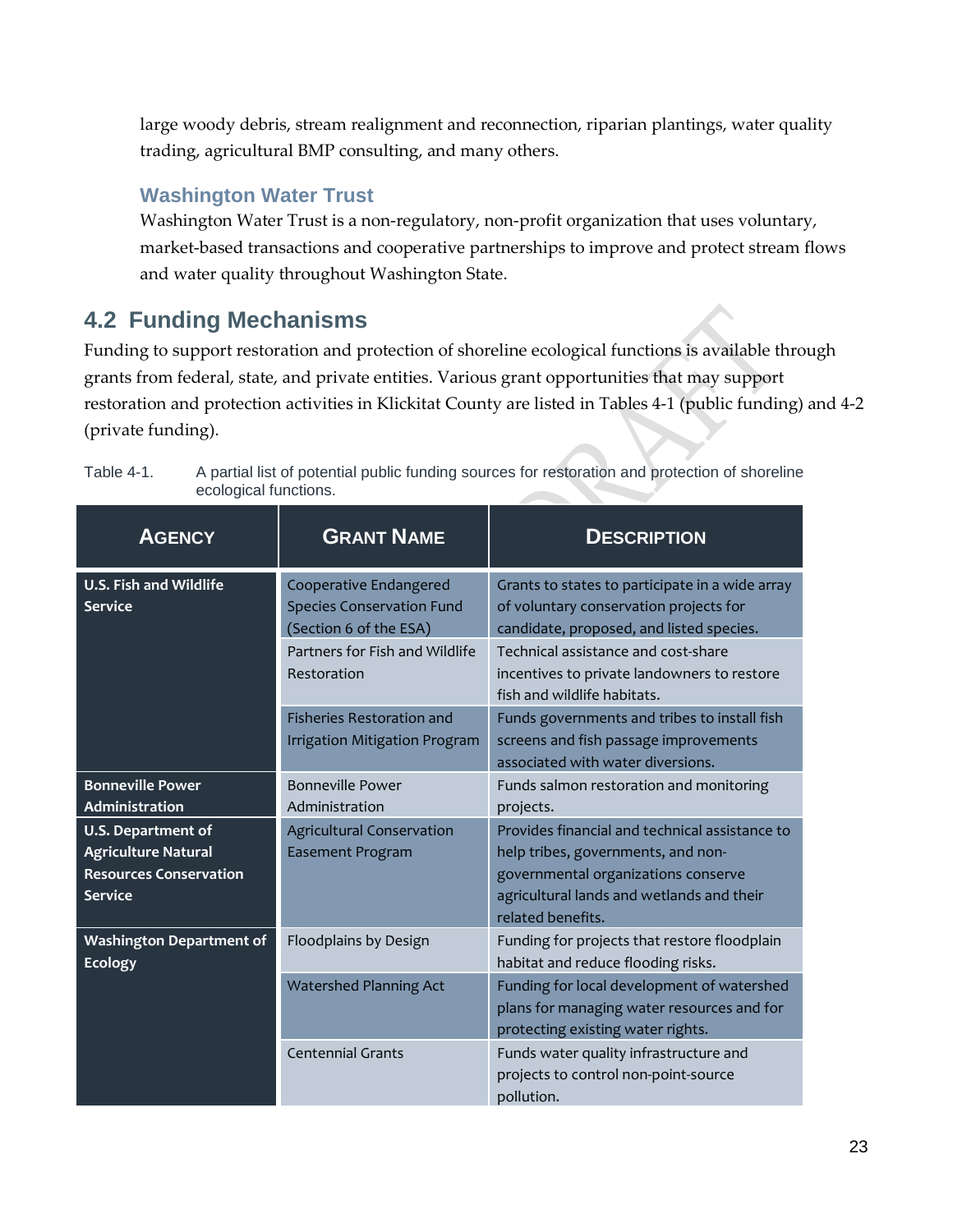| <b>AGENCY</b>                                                                                                                 | <b>GRANT NAME</b>                                                                         | <b>DESCRIPTION</b>                                                                                                                                                                                                                                |
|-------------------------------------------------------------------------------------------------------------------------------|-------------------------------------------------------------------------------------------|---------------------------------------------------------------------------------------------------------------------------------------------------------------------------------------------------------------------------------------------------|
|                                                                                                                               | Clean Water Act Section 319<br>Grants<br>Clean Water State Revolving<br><b>Fund Loans</b> | Funds non-point-source pollution control<br>projects.<br>Provides low interest and forgivable principal<br>loan funding for wastewater treatment<br>construction projects, eligible non-point-<br>source pollution control projects, and eligible |
|                                                                                                                               | <b>Municipal Stormwater Grants</b><br>of Regional or Statewide<br>Significance            | green stormwater infrastructure projects.<br>Provides support for NPDES Phase I and<br>Phase II local governments. Eligible projects<br>benefit stormwater management programs<br>across a region or statewide.                                   |
| <b>Washington Department of</b><br><b>Fish and Wildlife</b>                                                                   | Aquatic Lands Enhancement<br>Account (ALEA) Grants                                        | Funding to buy, protect, and restore aquatic<br>lands habitat and to provide public access to<br>the shoreline.                                                                                                                                   |
| <b>Washington Department of</b><br><b>Natural Resources</b>                                                                   | Family Forest Fish Passage<br>Program (FFFPP)                                             | Assists private forestland owners in replacing<br>culverts and other stream crossing<br>structures.                                                                                                                                               |
| <b>Washington Recreation and</b><br><b>Conservation Office</b>                                                                | Land and Water<br>Conservation Fund (LWCF)                                                | Funding to preserve and develop outdoor<br>recreation resources, including parks, trails,<br>and wildlife lands.                                                                                                                                  |
|                                                                                                                               | <b>Salmon Recovery Funding</b><br><b>Board Grants</b>                                     | Fund for projects that protect and restore<br>salmon habitat.                                                                                                                                                                                     |
|                                                                                                                               | Washington Wildlife and<br><b>Recreation Program</b>                                      | Provides funding for a broad range of land<br>protection and outdoor recreation, including<br>park acquisition and development, habitat<br>conservation, farmland preservation, and<br>construction of outdoor recreation facilities.             |
| <b>Klickitat County</b><br><b>Conservation Districts</b><br>(Underwood, Central<br><b>Klickitat and Eastern</b><br>Klickitat) | <b>Conservation Reserve</b><br><b>Enhancement Program</b>                                 | This program provides funds to farmers who<br>maintain riparian buffers on on-site<br>waterbodies. Funds approximately ten<br>percent of installation costs as well as the<br>first five years of project maintenance.                            |
|                                                                                                                               |                                                                                           |                                                                                                                                                                                                                                                   |

<span id="page-29-0"></span>Table 4-2. A partial list of potential private funding sources for restoration and protection of shoreline ecological function.

| <b>GROUP</b>                      | <b>GRANT FOCUS</b>                                                             |
|-----------------------------------|--------------------------------------------------------------------------------|
| The Burning Foundation            | Grants to protect threatened rivers, forest, and native fish populations.      |
| <b>FishAmerica Foundation</b>     | In partnership with the NOAA Restoration Center, grants for community-         |
|                                   | based restoration of marine and anadromous fish species.                       |
| <b>National Fish and Wildlife</b> | Provides funding on a competitive basis to projects that sustain, restore, and |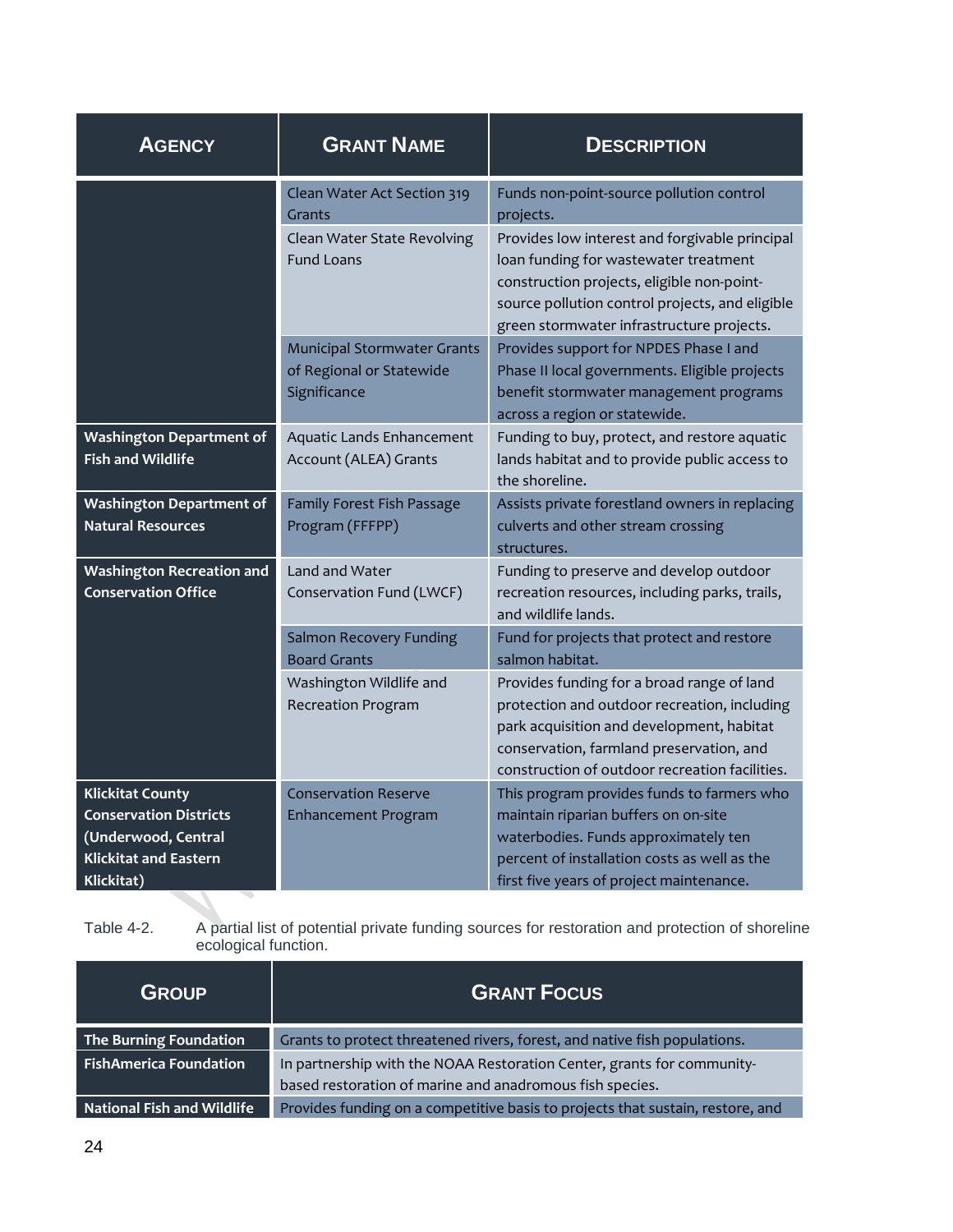| <b>GROUP</b>           | <b>GRANT FOCUS</b>                                                        |
|------------------------|---------------------------------------------------------------------------|
| Foundation             | enhance the Nation's fish, wildlife, plants, and their habitats.          |
| The Konsgaard-Goldman  | Grants for forest protection and initiatives addressing climate change in |
| Foundation             | Washington State.                                                         |
| The Northwest Fund for | Grants to protect and restore aquatic ecosystems.                         |
| the Environment        |                                                                           |

## <span id="page-30-0"></span>**4.3 Active and Proposed Projects**

Note to reader: This section will be revised as new information becomes available from stakeholders on additional active and proposed projects.

<span id="page-30-1"></span>The projects described in Table 4-3 have been identified in regional plans. Together, they represent those projects that are reasonably foreseeable to occur in the near future. Some of the projects are actively underway, while others are in the preliminary phases of development. In order to correlate these projects with the issues and strategies identified in Section 3, the issue(s) associated with each project are identified.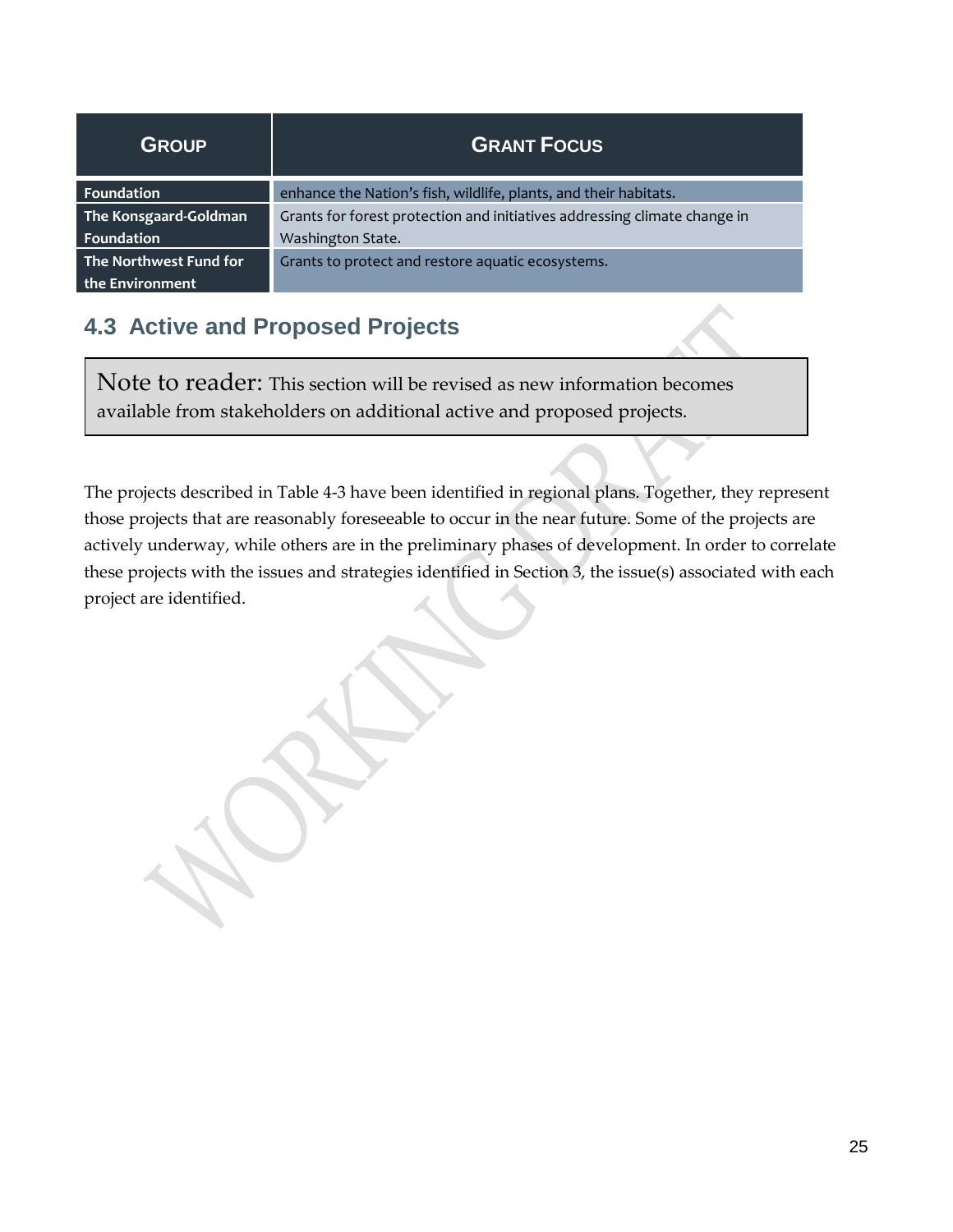Table 4-3. Active and proposed restoration and protection projects in Klickitat County.

1. Source, Sponsors and Funding Abbreviations

#### **YN: Yakama Nation**

**SRFB: Salmon Recovery Funding Board UCD: Underwood Conservation District RCO: Recreation and Conservation Office**

**DNR: Department of Natural Resources**

**MCRFEG: Mid-Columbia River Fisheries Enhancement Group CLT: Columbia Land Trust KC: Klickitat County** 

2. Status Abbreviations – **A: Active/In Progress; C: Conceptual; P: Proposed; (f): Funded**

| <b>ISSUE</b>                                              | <b>PROJECT TITLE AND DESCRIPTION</b>                                                                                                                                                                                                                                                                                                                                                                                                                                                                                                                                                                   | <b>SOURCE</b> <sup>1</sup> | Sponsor/<br>Funding<br>Source <sup>1</sup> | <b>STATUS<sup>2</sup></b> |
|-----------------------------------------------------------|--------------------------------------------------------------------------------------------------------------------------------------------------------------------------------------------------------------------------------------------------------------------------------------------------------------------------------------------------------------------------------------------------------------------------------------------------------------------------------------------------------------------------------------------------------------------------------------------------------|----------------------------|--------------------------------------------|---------------------------|
|                                                           | WRIA 29B - WHITE SALMON                                                                                                                                                                                                                                                                                                                                                                                                                                                                                                                                                                                |                            |                                            |                           |
|                                                           | <b>BUCK CREEK</b>                                                                                                                                                                                                                                                                                                                                                                                                                                                                                                                                                                                      |                            |                                            |                           |
| Habitat (diversion of<br>fish into unsuitable<br>habitat) | White Salmon Irrigation District Fish Screen.<br>The White Salmon Irrigation District (WSID)<br>withdraws water from Buck Creek at river mile<br>2.04. Buck Creek is a significant tributary to the<br>White Salmon River, upstream of former Condit<br>Dam, and is being recolonized by steelhead,<br>coho, and potentially Chinook and Bull Trout.<br>This project involves replacing the headworks<br>and installing a fish screen system that diverts<br>water from Buck Creek into the White Salmon<br>Irrigation District area of delivery. The point of<br>diversion is currently not screened. | <b>SRFB</b>                | <b>UCD/SRFB</b>                            | C                         |
|                                                           | <b>WHITE SALMON RIVER</b>                                                                                                                                                                                                                                                                                                                                                                                                                                                                                                                                                                              |                            |                                            |                           |
| Fish passage                                              | Frank-White Salmon Trib-R10. Fish passage<br>restoration project on a private forest land road<br>on an unnamed tributary to the White Salmon<br>River. The current two foot round steel culvert<br>is undersized and is a barrier to fish<br>passage. The culvert will be replaced with a fish<br>passable structure. Correction of this total<br>barrier would improve access to 0.88 miles of<br>habitat for potential fish species including coho,<br>steelhead and searun cutthroat trout.                                                                                                        | <b>SRFB</b>                | UCD/RCO                                    | P(f)                      |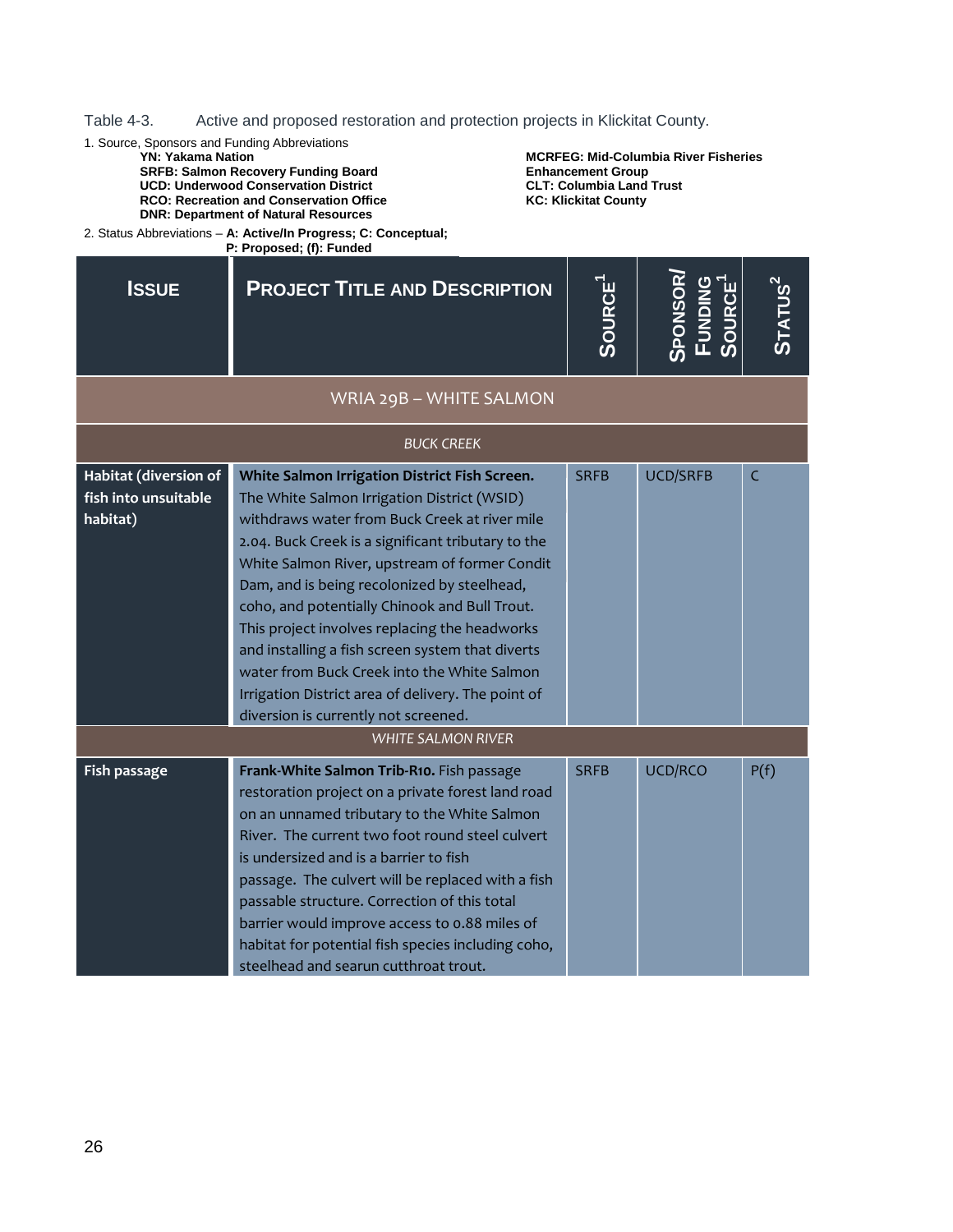| Floodplain<br>connectivity<br>Dam removal | Designing a Project to Reconnect Lower Spring<br>Creek Floodplain. Klickitat County will use this<br>grant to design a project on lower Spring Creek<br>Road that will remove a barrier to fish passage<br>and replace it with a bridge over Spring Creek,<br>a tributary to the White Salmon River, which is<br>used by lower Columbia River Chinook and coho<br>salmon and by Columbia River steelhead.<br>Assessing Recovery of Salmon after Condit Dam<br>Removal. Monitor salmon species in the White<br>Salmon River for a second year now that the<br>Condit Dam has been removed. Using a rotary<br>screw trap to track Chinook and steelhead<br>recolonization, the fisheries enhancement group<br>will assess recolonization success and adapt | <b>SRFB</b><br><b>SRFB</b> | KC/SRFB, KC<br><b>MCRFEG/SRF</b><br>B | C(f)<br>A(f) |
|-------------------------------------------|----------------------------------------------------------------------------------------------------------------------------------------------------------------------------------------------------------------------------------------------------------------------------------------------------------------------------------------------------------------------------------------------------------------------------------------------------------------------------------------------------------------------------------------------------------------------------------------------------------------------------------------------------------------------------------------------------------------------------------------------------------|----------------------------|---------------------------------------|--------------|
|                                           | management decisions.                                                                                                                                                                                                                                                                                                                                                                                                                                                                                                                                                                                                                                                                                                                                    |                            |                                       |              |
|                                           | RATTLESNAKE CREEK                                                                                                                                                                                                                                                                                                                                                                                                                                                                                                                                                                                                                                                                                                                                        |                            |                                       |              |
| <b>Riparian vegetation</b>                | <b>Rattlesnake Creek Riparian Vegetation</b><br>Enhancement. Rattlesnake Creek is important<br>habitat for salmon and steelhead, cutthroat and<br>rainbow trout, and potentially Pacific and brook<br>lamprey. In addition to low flows and high<br>stream temperature, there are multiple sites<br>challenged by invasive species, lack of adequate<br>riparian cover/function, lack of mature conifers<br>for future instream habitat and lack of large<br>wood. Riparian planting, weeding and instream<br>large wood activation to address low flows, high<br>stream temperatures and lack of native riparian<br>vegetation cover.                                                                                                                   | <b>SRFB</b>                | <b>UCD/SRFB</b>                       | A(f)         |
| Low flow                                  | Upper Rattlesnake Creek Hydrologic Project.<br>Hydrologic restoration of an important wet<br>meadow at a key location at the downstream<br>edge of the upper, non-fish-bearing portion of<br>the watershed. The objectives include seasonal<br>attenuation of the hydrograph, increasing flood<br>frequency, and improving water-holding<br>capacity. UCD anticipates three design options:<br>installation of beaver dam analog structures or<br>post assisted willow structures, plug-and-pond<br>methods, or remeandering the stream. This<br>work is supported by non-RCO funding to build<br>and repair riparian cattle fences around the<br>proposed worksite.                                                                                     | <b>SRFB</b>                | UCD/SRFB                              | A(f)         |
|                                           | <b>MILL CREEK</b>                                                                                                                                                                                                                                                                                                                                                                                                                                                                                                                                                                                                                                                                                                                                        |                            |                                       |              |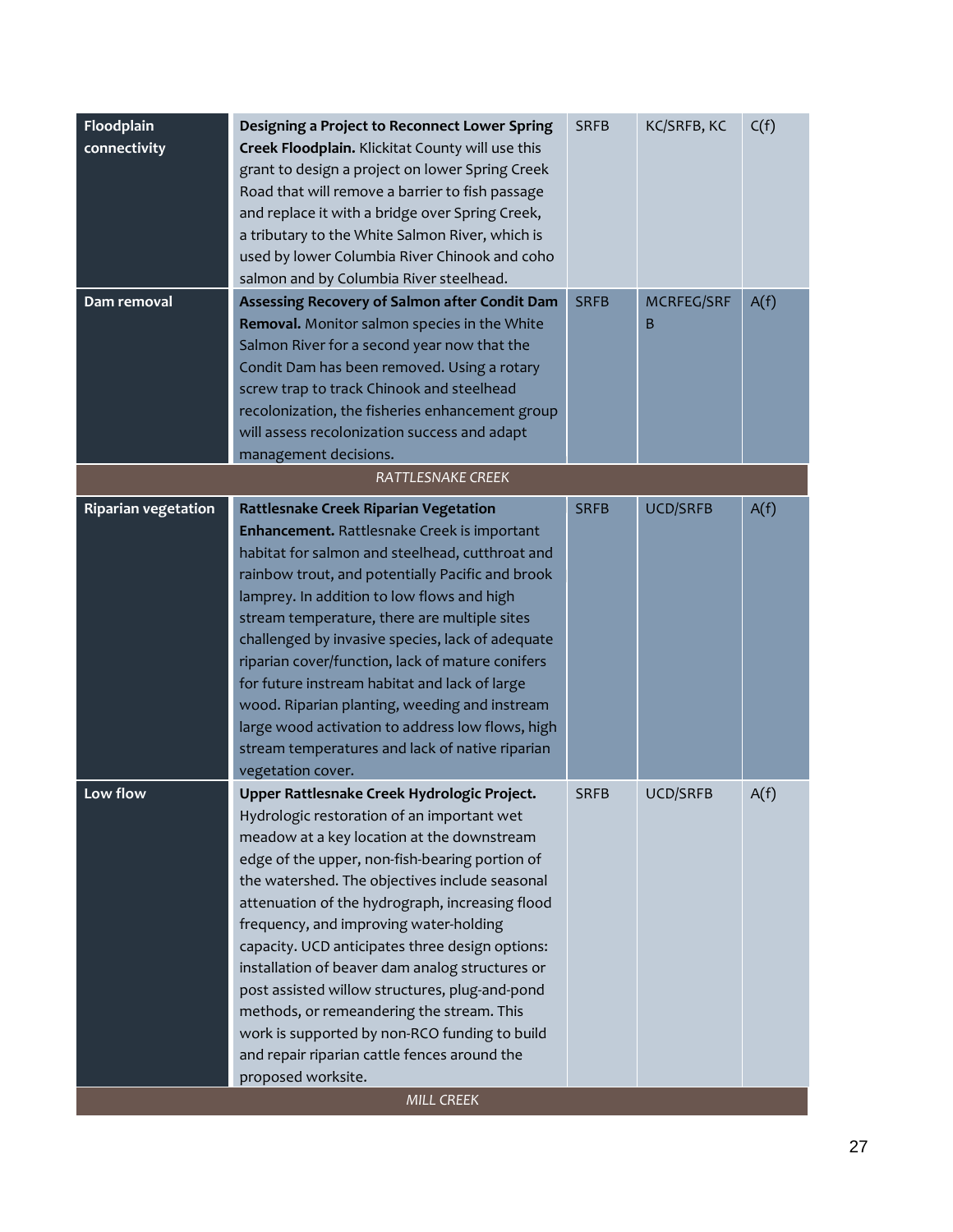| Fish passage<br>Fish passage | Scannell-Trib to Mill Creek R11. This culvert is on<br>a tributary to Mill creek, which flows into<br>Rattlesnake Creek. Correction of this barrier<br>culvert would improve fish access to 0.16 miles<br>of habitat for resident trout.<br><b>GILMER CREEK</b><br>Kreps Ranch LLC- Gilmer Cr - R4.<br>Restore barrier culverts where stream splits into<br>several tributaries and habitat turns to open<br>meadow with wetland plants defining the<br>channel.                                                                                                         | <b>SRFB</b><br><b>SRFB</b> | <b>DNR</b><br><b>DNR</b> | $\mathsf{P}$<br>C |
|------------------------------|--------------------------------------------------------------------------------------------------------------------------------------------------------------------------------------------------------------------------------------------------------------------------------------------------------------------------------------------------------------------------------------------------------------------------------------------------------------------------------------------------------------------------------------------------------------------------|----------------------------|--------------------------|-------------------|
|                              | <b>TROUT LAKE</b>                                                                                                                                                                                                                                                                                                                                                                                                                                                                                                                                                        |                            |                          |                   |
| <b>Riparian habitat</b>      | Trout Lake Meadow Restoration. Multiphase<br>project to restore 35 acres of wetlands in the<br>Trout Lake Natural Area Preserve. The<br>department will control weeds, plant native<br>plants, and improve the flow of water - all with<br>the goal of improving habitat for four rare plants<br>and animals.                                                                                                                                                                                                                                                            | <b>SRFB</b>                | DNR/RCO                  | A(f)              |
|                              | WRIA 30 - KLICKITAT                                                                                                                                                                                                                                                                                                                                                                                                                                                                                                                                                      |                            |                          |                   |
|                              | <b>KLICKITAT RIVER</b>                                                                                                                                                                                                                                                                                                                                                                                                                                                                                                                                                   |                            |                          |                   |
| Habitat impairment           | Klickitat Watershed Enhancement Project<br>(KWEP). Yakama Nation Fisheries conducts the<br>KWEP. Actions under these projects include<br>instream large woody debris placement, culvert<br>replacements and other passage improvements,<br>forest road rehabilitation, floodplain<br>reconnection, and habitat acquisition. All of<br>these habitat actions are consistent with<br>objectives described in the Klickitat Subbasin<br>Plan (NPCC 2004, pp. 333-352).<br>Assessment, monitoring and data management<br>are also crucial components of the KWEP<br>Program. | <b>YNF</b>                 | <b>YN</b>                | $\overline{A}$    |
| <b>Habitat preservation</b>  | Conserving Land in Klickitat Canyon. The<br>Columbia Land Trust will use this grant to<br>conserve 2,760 acres of a diverse landscape<br>straddling the Wild and Scenic Klickitat<br>River. Includes 1.4 miles of Summit Creek and .1<br>mile of White Creek.                                                                                                                                                                                                                                                                                                            | <b>SRFB</b>                | CLT/SRFB,<br><b>CLT</b>  | A(f)              |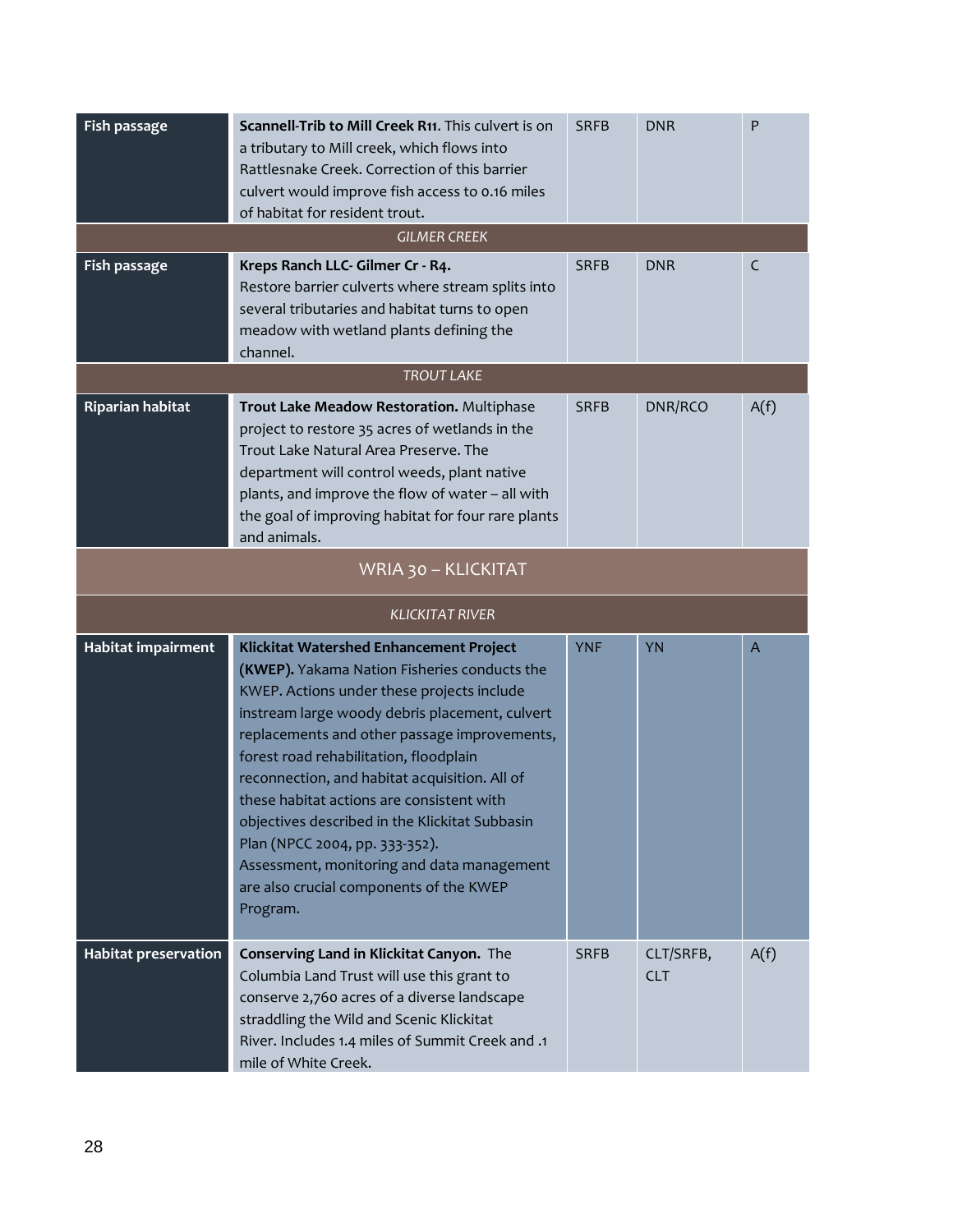| Floodplain<br>connectivity                                    | Klickitat River Floodplain Restoration. Phased<br>project that will remove or modify a privately-<br>owned, failing paved haul road from the active<br>floodplain of the Klickitat River to restore<br>natural hydrologic processes in an otherwise<br>fully functional reach of the river.                                                                                                                                                                                                                                                                                                                                                                                                                                        | <b>SRFB</b> | <b>CLT</b>      | A(f) |
|---------------------------------------------------------------|------------------------------------------------------------------------------------------------------------------------------------------------------------------------------------------------------------------------------------------------------------------------------------------------------------------------------------------------------------------------------------------------------------------------------------------------------------------------------------------------------------------------------------------------------------------------------------------------------------------------------------------------------------------------------------------------------------------------------------|-------------|-----------------|------|
| Instream habitat,<br>riparian and<br>floodplain<br>vegetation | Klickitat RM 12 Habitat Restoration. The project<br>will improve habitat quality for spring chinook,<br>summer steelhead, and winter steelhead (Tier 1<br>priority species). In addition to the Tier 1 species,<br>the project reach will improve rearing, holding,<br>and migratory habitat for fall chinook and coho<br>salmon. Project actions will include construction<br>of six large woody debris (LWD) jams and<br>revegetation of 2.2 acres of floodplain along<br>1,625 feet of bank. An additional 2.8 acres of<br>adjacent upland will be planted with ponderosa<br>pine.                                                                                                                                              | <b>SRFB</b> | MCRFEG/SRF<br>B | P(f) |
| Habitat                                                       | Klickitat RM 13 Floodplain Habitat Acquisition.<br>Purchase of a 7.5 acre parcel on the Klickitat<br>River that will eventually be transferred to either<br>the Columbia Land Trust or the Washington<br>Department of Fish and Wildlife. The property<br>includes approximately six acres of floodplain<br>and one acre of adjacent hillside. The property<br>flanks a braided section of river with<br>documented high levels of use by spawning<br>salmon. Acquisition of this property will meet<br>the goals of protecting high-priority functional<br>habitats and preserving habitat forming<br>processes. The property includes wetlands,<br>floodplain, and both mature and immature<br>native riparian trees and shrubs. | <b>SRFB</b> | <b>CLT</b>      | P(f) |
| <b>SNYDER CREEK</b>                                           |                                                                                                                                                                                                                                                                                                                                                                                                                                                                                                                                                                                                                                                                                                                                    |             |                 |      |
| Fish passage                                                  | Snyder Creek Mill Site Fish Passage. Restore fish<br>passage in Snyder Creek and provide steelhead<br>and coho salmon with access to good spawning<br>and rearing habitat above the Klickitat mill site,<br>which is located at the mouth of the creek.<br>Restoration work at the mill site commenced in<br>2003. Work completed in 2003 included<br>installation of fish passage weirs below and<br>within the mill flume, removal of the dam, and<br>replacement of two culverts with bridges. Most<br>of the work needed to restore fish passage has                                                                                                                                                                           | <b>SRFB</b> | <b>DNR</b>      | P(f) |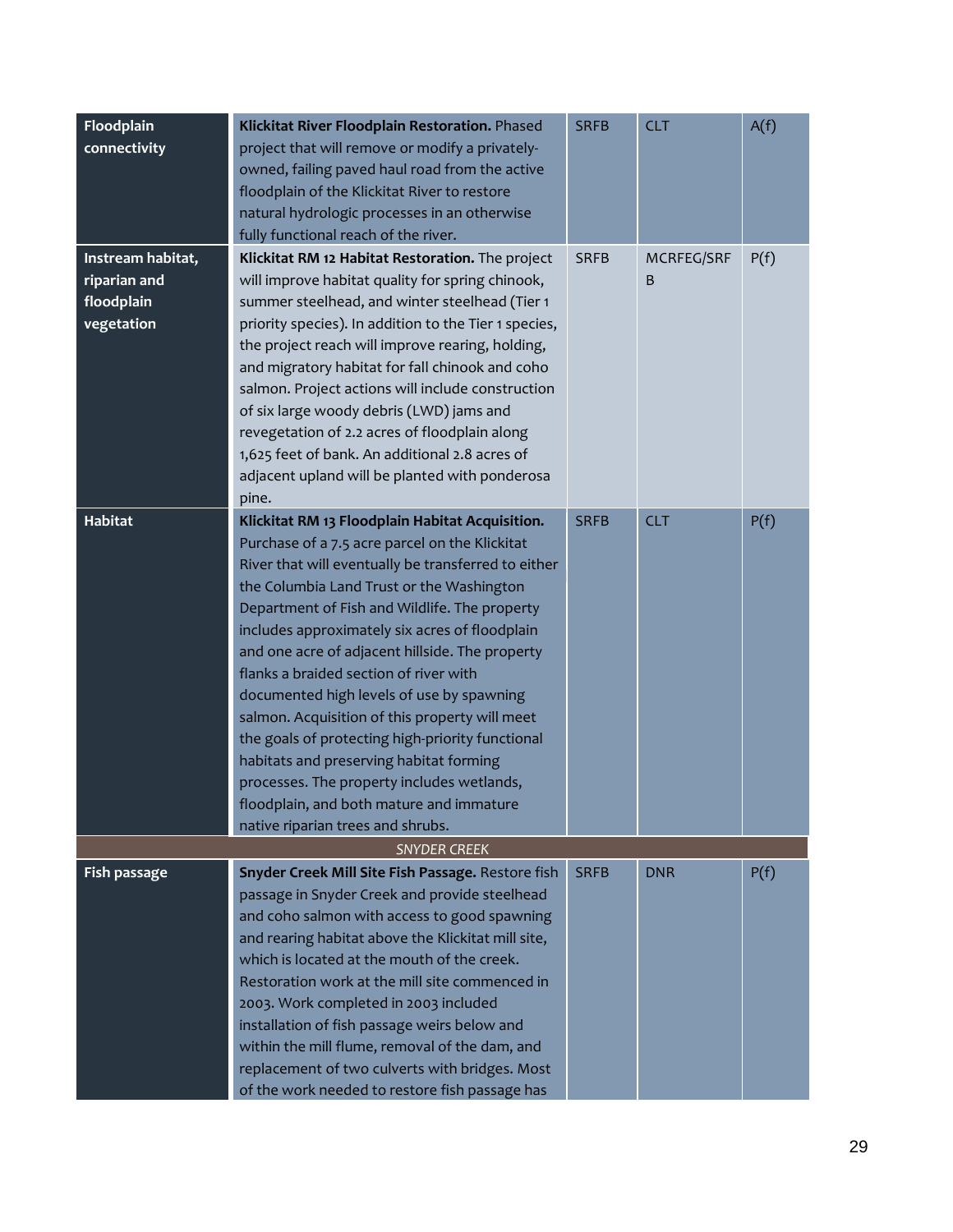|                       | been completed. The work yet to be completed<br>comprise the scope of work for the proposed<br>Snyder Canyon Creek Mill Fish Passage project.<br>These items are the installation of ninety-six<br>weirs, the removal and disposal of an asbestos<br>lined pipe, some earthwork and bank<br>protection, and reconstruction of a section of<br>the flume wall.                                                                                                                                                                                                             |             |           |   |
|-----------------------|---------------------------------------------------------------------------------------------------------------------------------------------------------------------------------------------------------------------------------------------------------------------------------------------------------------------------------------------------------------------------------------------------------------------------------------------------------------------------------------------------------------------------------------------------------------------------|-------------|-----------|---|
|                       | <b>WHITE CREEK</b>                                                                                                                                                                                                                                                                                                                                                                                                                                                                                                                                                        |             |           |   |
| In-stream habitat     | Tepee Creek Meadows. Tepee Creek flows into<br>White Creek, a Klickitat River tributary that<br>provides important spawning and rearing<br>habitat for ESA-listed Middle Columbia River<br>steelhead. Existing conditions in the watershed<br>currently limit steelhead production in a variety<br>of ways. The proposed treatment for improving<br>degraded conditions is to raise the bed elevation<br>of the stream by importing rock. The designed<br>bed elevation will restore overbank flow to an<br>approximately annual recurrence interval.                     | <b>SRFB</b> | <b>YN</b> | P |
|                       | <b>LITTLE KLICKITAT RIVER</b>                                                                                                                                                                                                                                                                                                                                                                                                                                                                                                                                             |             |           |   |
| Flow, temperature     | Payne Bank Protection/Re-Veg. Address<br>sediment, temperature and flow concerns on<br>the Little Klickitat River by placing rock barbs<br>along ~200 feet of the river bank flow will be<br>diverted away from a highly erosive bank.<br>Additionally, the barbs should keep the river<br>within its channel, thus protecting the<br>investment of another restoration project (the<br>Lacey Rootwad Project) located adjacent to the<br>Payne site. Native vegetation planting will help<br>reduce high summer water temperatures as well<br>as help reduce peak flows. | <b>SRFB</b> | KC        | C |
| <b>COLUMBIA RIVER</b> |                                                                                                                                                                                                                                                                                                                                                                                                                                                                                                                                                                           |             |           |   |
|                       |                                                                                                                                                                                                                                                                                                                                                                                                                                                                                                                                                                           |             |           |   |
|                       | No projects identified at this time.                                                                                                                                                                                                                                                                                                                                                                                                                                                                                                                                      |             |           |   |

## <span id="page-35-0"></span>**4.4 Tracking**

The SMP Guidelines require that shoreline restoration plans "… provide for mechanisms or strategies to ensure that restoration projects and programs will be implemented according to plans and to appropriately review the effectiveness of the projects and programs in meeting the overall restoration goals."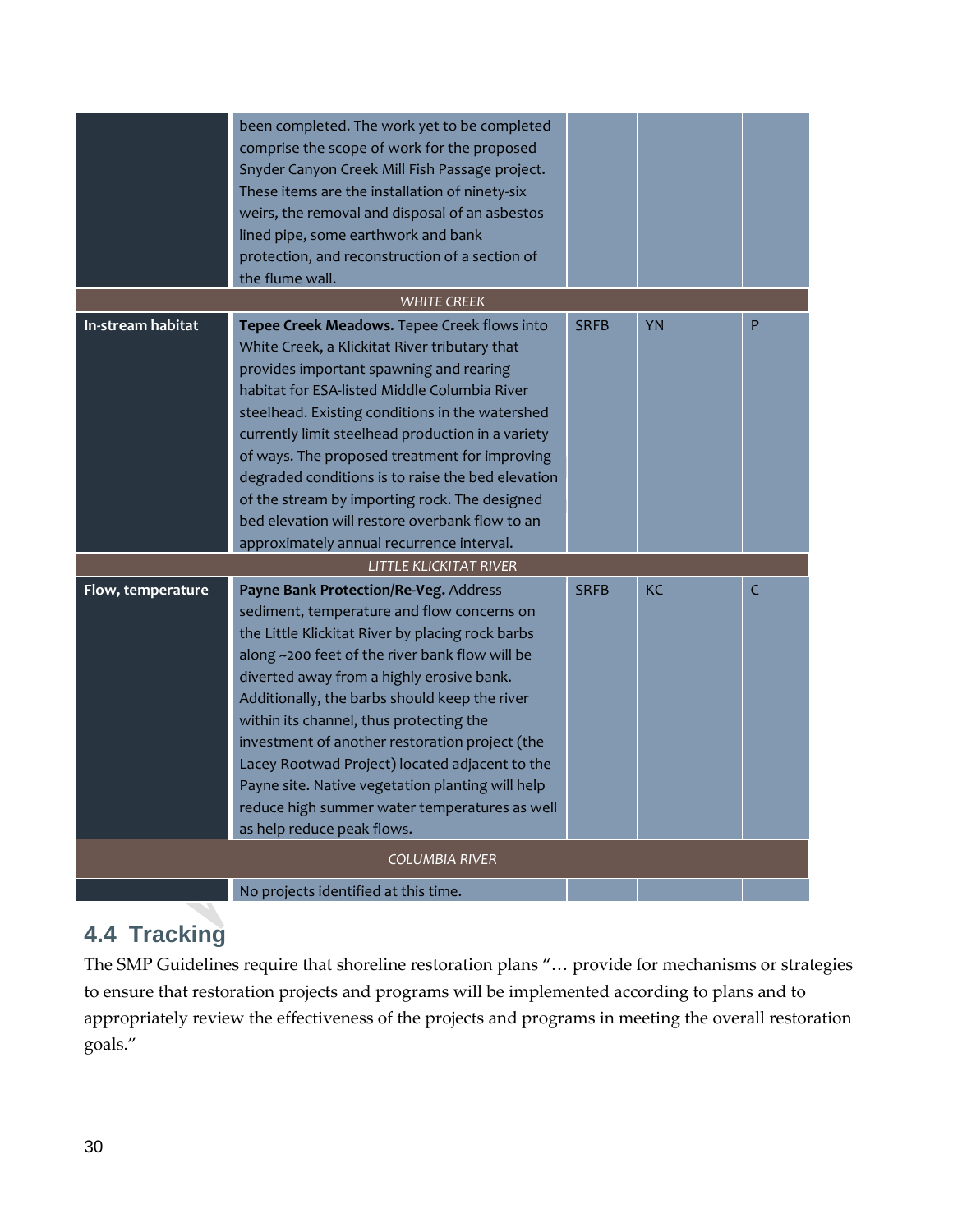The **Habitat Work Schedule** (HWS) provides the primary mechanism to track development and implementation of salmon habitat conservation and restoration projects. The HWS has the potential to track restoration actions, progress, and funding. In addition to tracking implementation of habitat projects, the Salmon Recovery Funding Board supports statewide effectiveness monitoring, which is intended to inform future activities to maximize project benefits.

The Washington State Conservation Commission's Conservation Practice Data System (CPDS) provides a database that internally tracks projects and conservation practices on private lands.

Together, these databases provide an overall view of the projects that are proposed, underway, and recently completed in the county.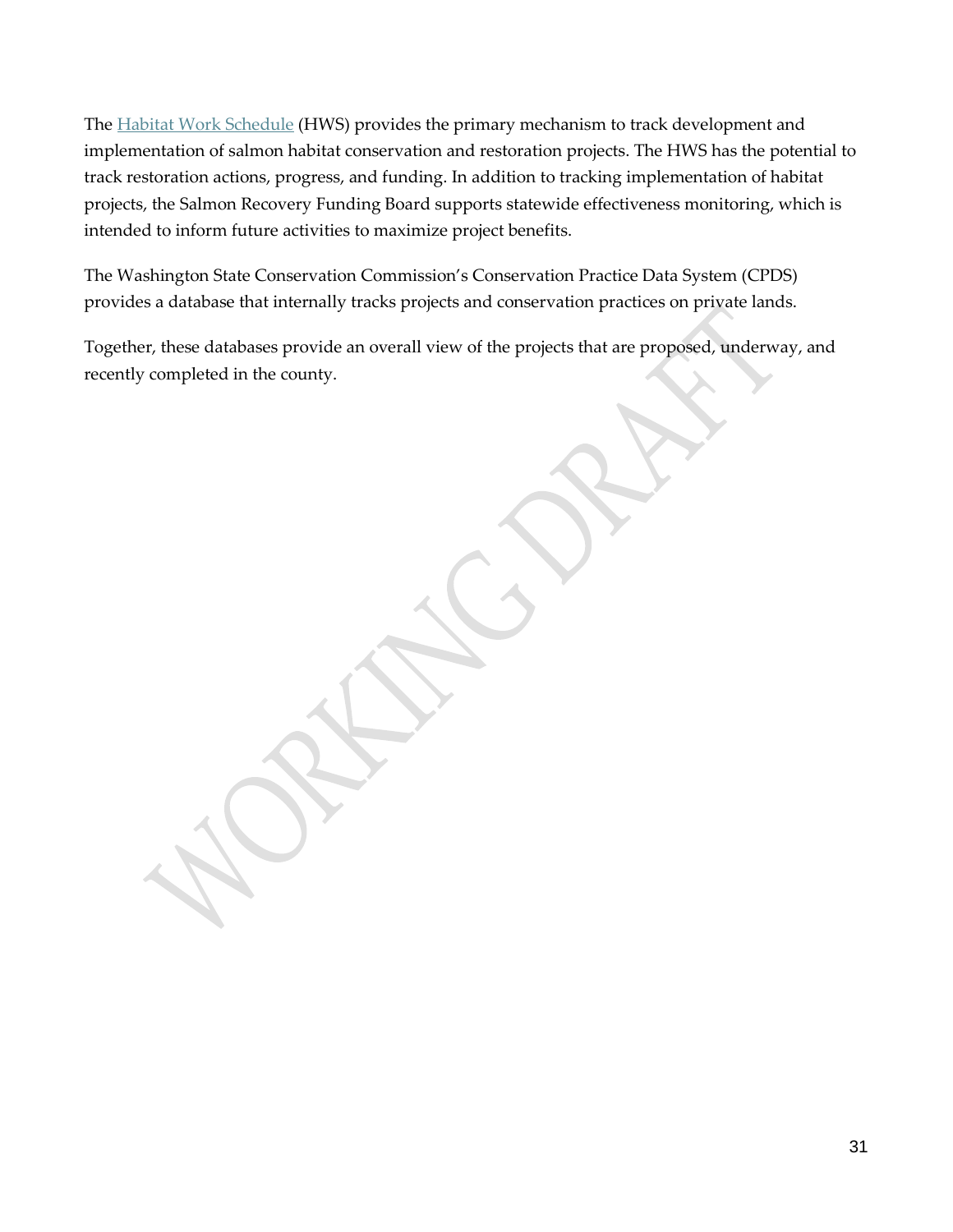# <span id="page-37-0"></span>5 REFERENCES

- Bonneville Power Administration, U.S. Army Corps of Engineers, and U.S. Department of the Interior. 2013. Endangered Species Act Federal Columbia River Power System 2014-2018 Implementation Plan. 304 pp.
- Columbia River Gorge Commission. 2011. Management Plan for the Columbia River Gorge National Scenic Area. Available: www.gorgecommission.org/managementplan.cfm.
- Columbia River Inter-Tribal Fish Commission. 2014. Spirit of the Salmon: Wy-Kan-Ush-Mi Wa-Kish Wit. Columbia River Inter-Tribal Fish Commission. Portland, Oregon.
- Interfluve. 2013. Columbia River Shoreline Project Identification. Mainstem Columbia River: Klickitat Lead Entity Area. 31 pp. Prepared for Mid–Columbia FEG.
- Klickitat County. 2013. Klickitat Lead Entity Region Salmon Recovery Strategy.
- Lower Columbia Fish Recovery Board (LCFRB). 2004. Lower Columbia Salmon Recovery and Fish & Wildlife Subbasin Plan. Volume II – Subbasin Plan; Chapter K – Little White Salmon.
- National Marine Fisheries Service (NMFS). 2013. ESA Recovery Plan for the White Salmon River Watershed.
- Northwest Power and Conservation Council (NPCC). 2014. Columbia River Basin Fish and Wildlife Program. Document 2014-12, Pre-publication version. Prepared October, 2014. 76 pp. [https://www.nwcouncil.org/media/7148624/2014-12.pdf.](https://www.nwcouncil.org/media/7148624/2014-12.pdf)
- Northwest Power Planning Council (NPCC). 2004a. White Salmon Subbasin Plan. Portland, OR. May 28, 2004. [http://www.nwcouncil.org/media/116777/EntirePlan.pdf.](http://www.nwcouncil.org/media/116777/EntirePlan.pdf)
- Northwest Power Planning Council (NPCC). 2004b. Klickitat Subbasin Plan. Portland, OR. May 28, 2004. [http://www.nwcouncil.org/fw/subbasinplanning/klickitat/plan.](http://www.nwcouncil.org/fw/subbasinplanning/klickitat/plan)
- Northwest Power Planning Council (NPCC). 2004a. White Salmon Subbasin Plan. Portland, OR. May 28, 2004. [http://www.nwcouncil.org/media/116777/EntirePlan.pdf.](http://www.nwcouncil.org/media/116777/EntirePlan.pdf)
- Northwest Power Planning Council (NPCC). 2004b. Klickitat Subbasin Plan. Portland, OR. May 28, 2004. [http://www.nwcouncil.org/fw/subbasinplanning/klickitat/plan.](http://www.nwcouncil.org/fw/subbasinplanning/klickitat/plan)